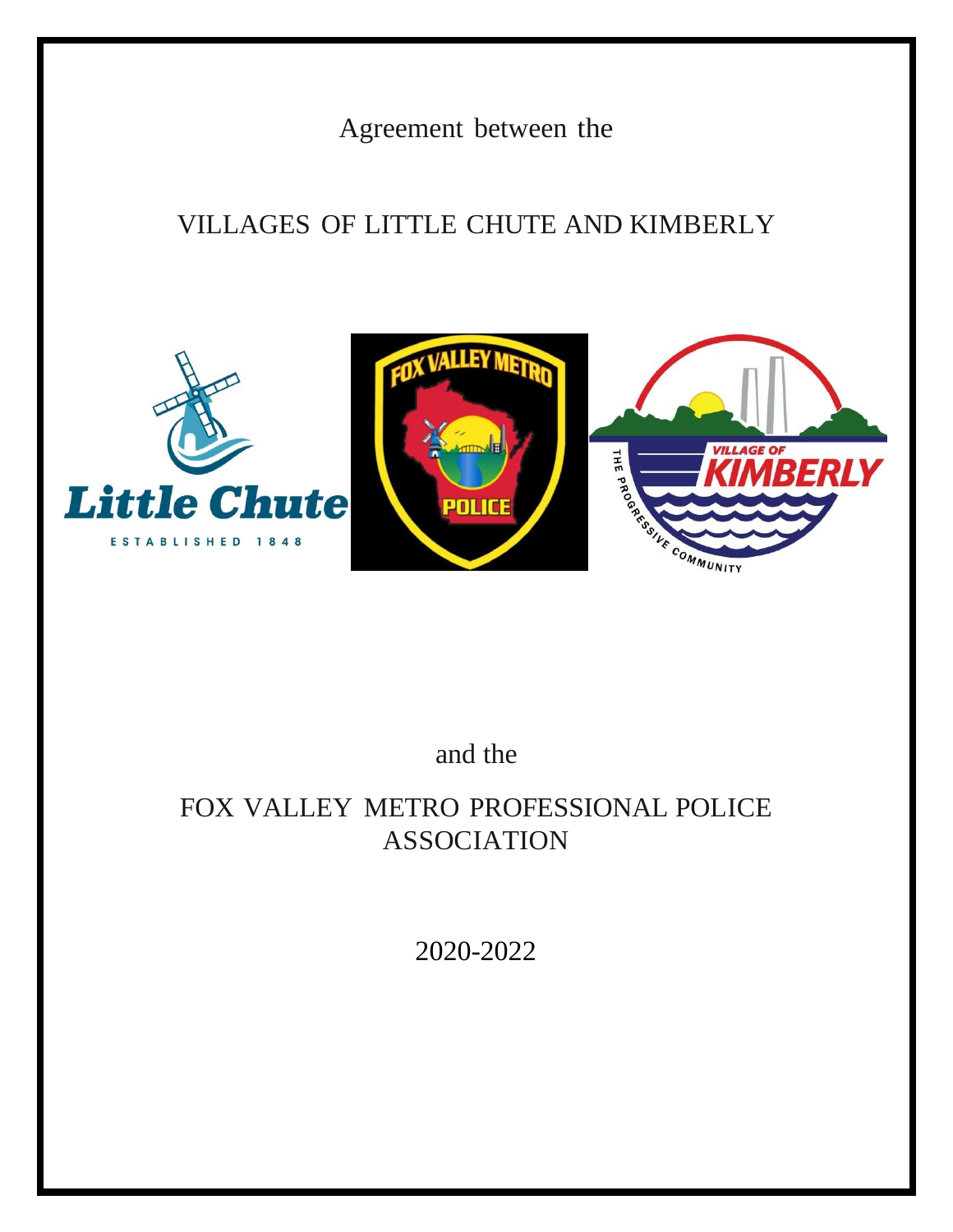| Article               |      |
|-----------------------|------|
|                       |      |
|                       | Page |
| $\mathbf{I}$ .        |      |
| II.                   |      |
| III.                  |      |
| $\mathbf{IV}_{\cdot}$ |      |
| $V_{\cdot}$           |      |
| VI.                   |      |
| VII.                  |      |
| VIII.                 |      |
| IX.                   |      |
| X.                    |      |
| XI.                   |      |
| XII.                  |      |
| XIII.                 |      |
| XIV.                  |      |
| XV.                   |      |
| XVI.                  |      |
| XVII.                 |      |
| XVIII.                |      |
| XIX.                  |      |
| XX.                   |      |
| XXI.                  |      |
|                       |      |
|                       |      |
|                       |      |
|                       |      |
|                       |      |

 $\overline{32}$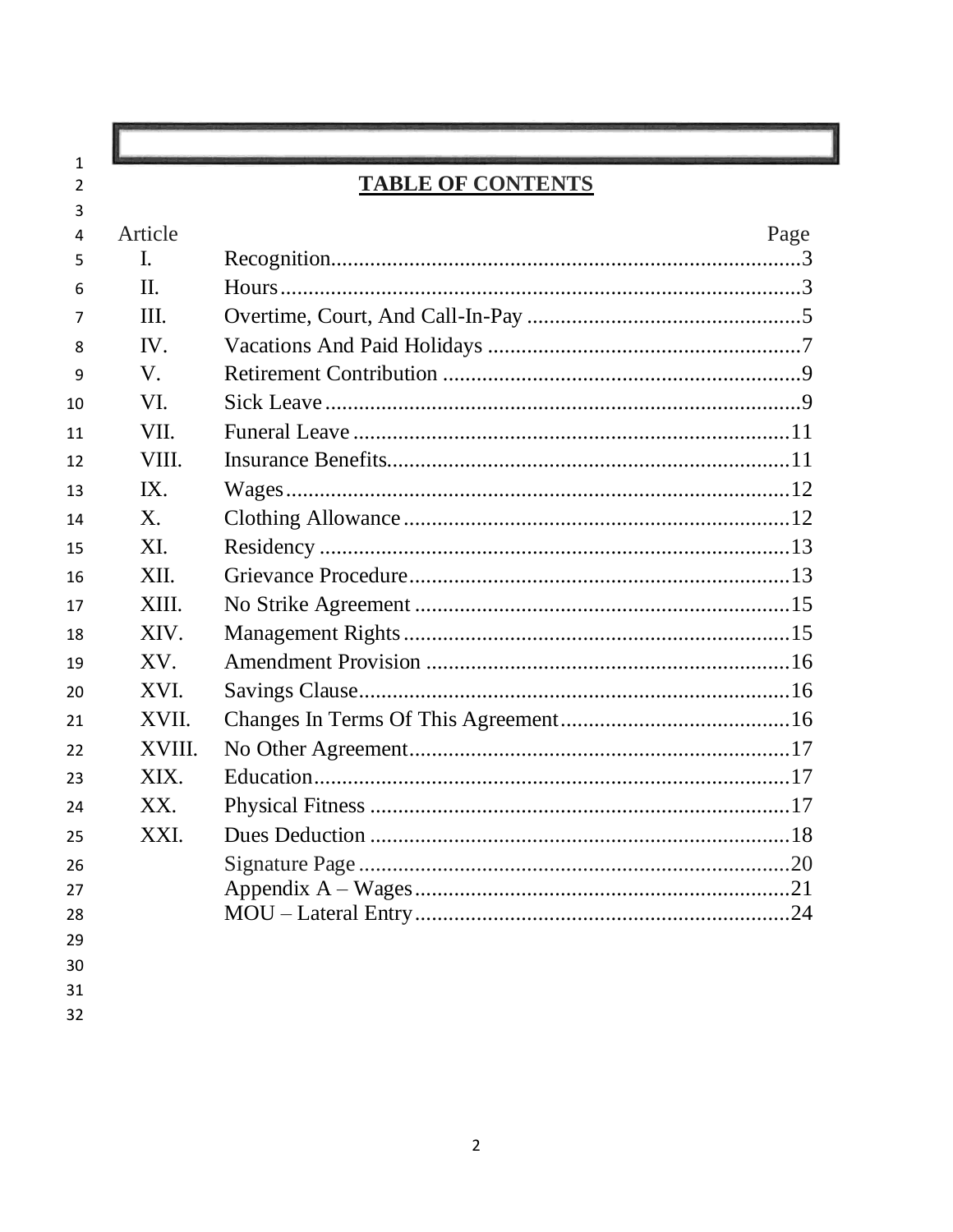| $\mathbf{1}$   | <b>ARTICLE I - RECOGNITION</b>                                                                      |
|----------------|-----------------------------------------------------------------------------------------------------|
| $\overline{2}$ | Section 1.01: This agreement made between and entered into at Little Chute and                      |
| 3              | Kimberly, Wisconsin pursuant to the provisions of Section 111.70 et al of the Wisconsin Statutes    |
| 4              | by and between the Villages of Little Chute and Kimberly, municipal corporations, as municipal      |
| 5              | employers, and the Fox Valley Metro Professional Police Association, and the Wisconsin              |
| 6              | Professional Police Association/LEER as the sole bargaining agent for all full time law enforcement |
| 7              | personnel with the powers of arrest, excluding the Chief of Police, supervisory, managerial,        |
| 8              | confidential, and part-time Police Officers, of the combined Villages of Little Chute and           |
| 9              | Kimberly.                                                                                           |
| 10             |                                                                                                     |
| 11             | <b>ARTICLE II - HOURS</b>                                                                           |
| 12             | <b>Section 2.01</b> : A normal workday shall consist of a nine (9) hour shift except for            |
| 13             | temporary assignments of Investigator, Police School Liaison Officer, or special assignments        |
| 14             | where a shift will consist of eight (8) hours.                                                      |
| 15             |                                                                                                     |
| 16             | Section 2.02: A normal bi-weekly work period shall average of 79.31 hours based on a                |
| 17             | fifty-two week year.                                                                                |
| 18             |                                                                                                     |
| 19             | Section 2.03: Members of the Association will be paid bi-weekly.                                    |
| 20             |                                                                                                     |
| 21             | <b>Section 2.04:</b> All work schedules shall be posted four (4) weeks in advance, except in the    |
| 22             | event of an emergency or other unforeseen circumstance justifying a change in the work              |
| 23             | schedules.                                                                                          |
| 24             |                                                                                                     |
| 25             | <b>Section 2.05:</b> Employees shall be entitled to a thirty (30) minute paid lunch period during   |
| 26             | a normal work day.                                                                                  |
| 27             |                                                                                                     |
| 28             | Section 2.06: Officers assigned to the regular patrol schedule shall work a schedule of             |
| 29             | Five $(5)$ days on duty followed by three $(3)$ days off duty with exception of the first cycle in  |
| 30             | January of each year where they will work five (5) days on followed by two (2) days off. A          |
| 31             | normal work week for Police School Liaison Officers, except when school is not in session,          |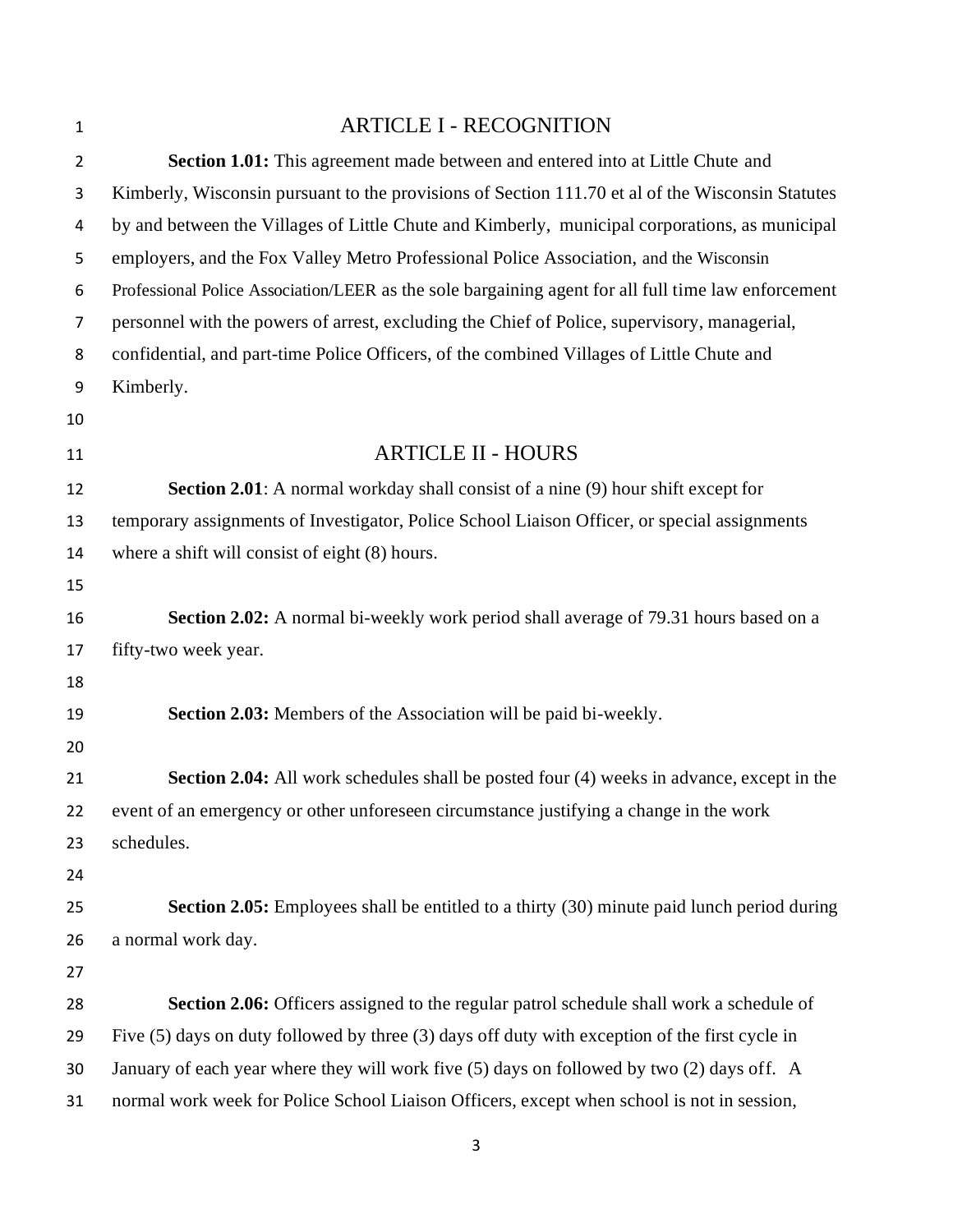Investigators and other office assignments shall be forty (40) hours based upon five (5) days on duty (Monday through Friday), and two (2) days off duty (Saturday and Sunday).

- **Section 2.07:** All non-probationary employees on the regular patrol schedule shall be assigned on a seniority basis, to one of three shifts listed in Section 2.10, except that one assigned position on each shift will be decided by seniority by the Chief of Police based on the needs of the department. The Chief of Police reserves the right to assign officers to special duty shifts, (i.e. 3:30 p.m. to 12:30 a.m. 6:30 p.m. to 3:30 a.m., 10:30 a.m. to 7:30 p.m., etc.), for department needs on a temporary basis.
- 

 **Section 2.08:** To avoid any one shift being staffed completely by probationary employees, probationary employees shall not be eligible for shift selection by seniority until completion of their probationary period.

 **Section 2.09:** The five most senior non-probationary employees on the regular schedule shall not be deprived of their shift selection rights under this section to accommodate placement of a probationary employee.

 **Section 2.10:** Effective January 1, 2016 forward, work shifts for the regular schedule are as follows:

| 21 | a.             | Day Shift $6:00$ a.m. to $3:00$ p.m.                                                           |
|----|----------------|------------------------------------------------------------------------------------------------|
| 22 | b.             | Afternoon Shift 1:30 p.m. to $10:30$ p.m.                                                      |
| 23 | $\mathbf{c}$ . | Night Shift 9:30 p.m. to 6:30 a.m.                                                             |
| 24 | d.             | The normal schedule for Investigator #1 will be an eight (8) hour shift, normally from 8       |
| 25 |                | $am-4$ pm, Monday through Friday.                                                              |
| 26 | e.             | The normal schedule for Investigator $#2$ will be an eight $(8)$ hour shift, starting normally |
| 27 |                | between 10 am and 12 pm, Monday through Friday, in conjunction with the patrol                 |
| 28 |                | schedule being completed.                                                                      |
| 29 | f.             | Investigators shall select shifts by seniority served in the association.                      |
| 30 | $g$ .          | The PSL shifts during the school year will normally coincide with the normal hours of          |
| 31 |                | the school day.                                                                                |
| 32 | h.             | If PSL's are assigned to investigations in the summer months they will normally be             |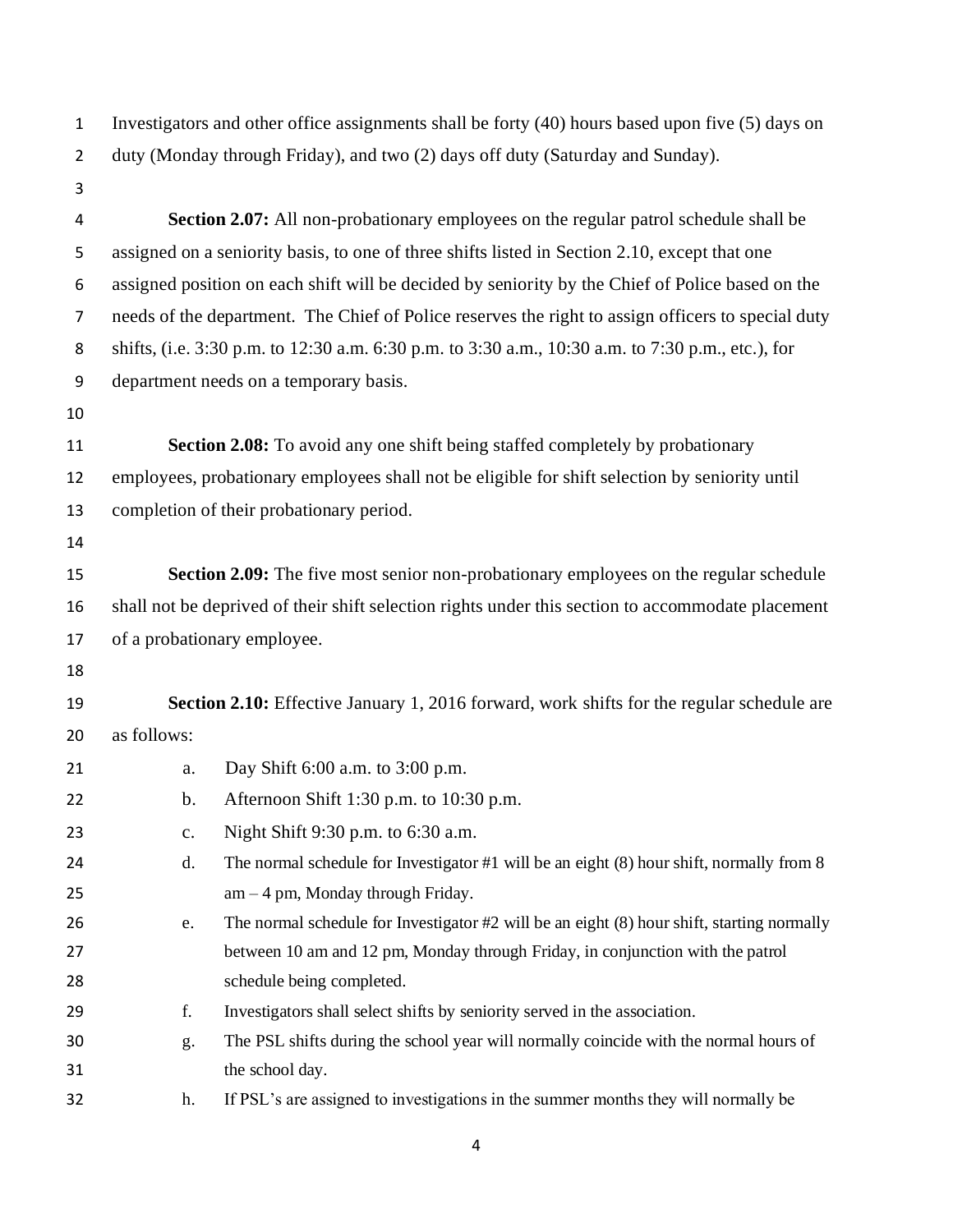| $\mathbf{1}$   | assigned to a regular Monday through Friday eight (8) hour shift, with a start time                             |
|----------------|-----------------------------------------------------------------------------------------------------------------|
| $\overline{2}$ | between 8 am and 12 pm, by March 31st of the year. These shifts will be                                         |
| 3              | selected/assigned by seniority in the association but shall not bump an Investigator from                       |
| 4              | their selected shift.                                                                                           |
| 5              | i.<br>To address a specific need or unusual circumstance (excluding meetings) requiring                         |
| 6              | investigators, the Chief of Police reserves the right to assign officers working in the                         |
| 7              | investigations unit to special duty shifts for department needs on a temporary basis.                           |
| 8              |                                                                                                                 |
| 9              | <b>Section 2.11:</b> By October 1 <sup>st</sup> of each year, each employee who is assigned to the regular      |
| 10             | patrol schedule shall select one of the shifts in Section 2.10 by seniority. For purposes of shift              |
| 11             | selection, only the employee's time in grade, e.g. time in the Association, will be counted for                 |
| 12             | seniority purposes. Each employee shall identify the order of their preference each of the three                |
| 13             | $(3)$ shifts. Shift selection shall be completed by November 1 <sup>st</sup> of each year and assignments shall |
| 14             | be made in accordance with Section 2.07, Section 2.08, Section 2.09 and Section 2.10 of this                    |
| 15             | agreement. Police School Liaison Officers shall be assigned their patrol schedule rotations (day                |
| 16             | off group) for the months of June, July and August upon the release of the patrol schedule for the              |
| 17             | following year. Police School Liaison Officers will select the available shifts based on seniority              |
| 18             | as defined in this section. Police School Liaison Officers will be assigned a patrol shift for the              |
| 19             | months of June, July and August no later than March 31 <sup>st</sup> of that year.                              |
| 20             |                                                                                                                 |
| 21             | <b>Section 2.12:</b> During the spring and fall equinox time changes, the schedule shall be                     |
| 22             | adjusted to ensure that the officers working those affected shifts shall work no less than nine (9)             |
| 23             | hours during the spring time change and no more than nine (9) hours during the fall time change.                |
| 24             |                                                                                                                 |
| 25             | ARTICLE III - OVERTIME, COURT, AND CALL-IN-PAY                                                                  |
| 26             | <b>Section 3.01:</b> Employees will be compensated at the rate of time and one-half $(1\ 1/2)$                  |
| 27             | based on their normal rate of pay for all hours worked in excess of a normal work day or eighty                 |
| 28             | (80) hours "per bi-weekly work period, but not both i.e. non-pyramiding." Officers assigned to                  |
| 29             | temporary assignments of Investigator, Police School Liaison Officer, or special assignments                    |
| 30             | will be compensated at the rate of time and one-half $(1\ 1/2)$ based on their normal rate of pay for           |
| 31             | all hours worked in excess of a normal work day or eighty (80) hours "per bi-weekly work                        |
| 32             | period, but not both i.e. non-pyramiding."                                                                      |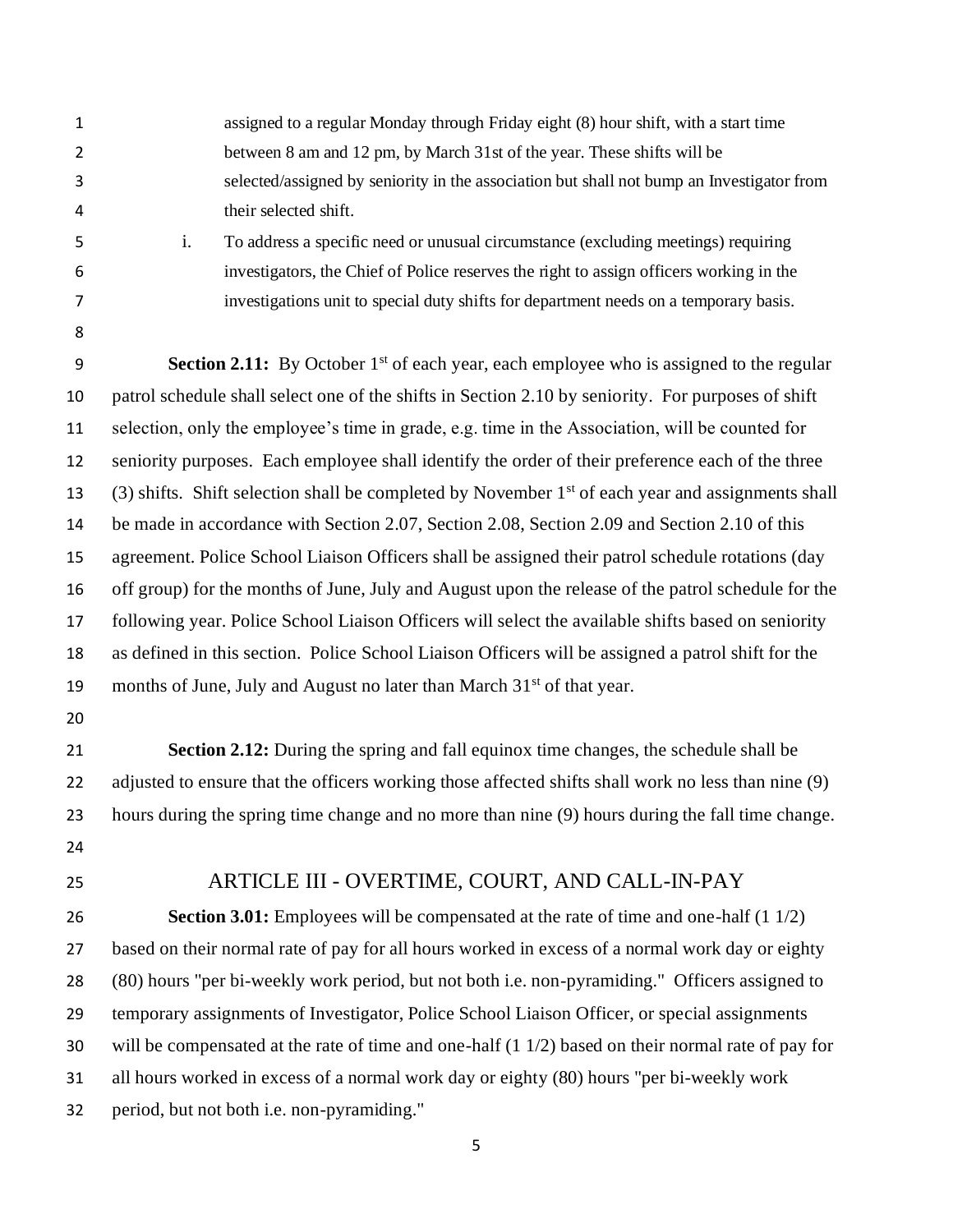**Section 3.02:** An employee who is subpoenaed to appear in court when not scheduled to work shall receive pay at time and one-half (1 1/2) for all hours required at court. A minimum of two (2) hours pay at time and one-half (1 1/2) will be paid for any court appearance scheduled during an officer's off duty time. Any officer receiving a court cancellation with less than 24 hours' notice who is not scheduled to work at the time listed on the subpoenas shall receive two 7 hours of pay at time and one-half  $(1 \frac{1}{2})$  their normal rate of pay. A telephone call placed to the officer's primary residence, whether answered or not, shall constitute "notification", unless another telephone number is provided by the officer.

 **Section 3.03:** Employees who are called into work, which is other than his/her regular patrol or office schedule, shall receive two (2) hours call-in pay in addition to the actual number of hours worked. The two hours call-in pay will be at the employee's regular rate of pay. Employees shall receive the call-in pay if not given a minimum of twenty-four (24) hours' notice prior to the original reporting time for duty. Changes that are made to the schedule within the minimum of twenty-four (24) hours of notice and that require an employee to be re-assigned to another shift for that calendar date shall be made available by seniority. If an officer is called in on a holiday rate of pay shall be double time. Holiday pay is for any shift that starts on that Holiday and includes any extension of the shift.

 **Section 3.04:** Employees who attend training when not regularly scheduled to work shall receive time and one-half (1 1/2) for the hours attended.

 **Section 3.05:** An employee shall be allowed overtime pay in either case or compensatory 25 time off at the discretion of the employee, at the rate of one and one-half  $(1\ 1/2)$  based on their normal rate of pay. An employee shall be allowed to use call-in pay as compensatory time off at the rate of straight time. An employee may take compensatory time off with the approval of the Chief of Police. Each approval will be handled on an individual basis and will not be precedent setting. During the calendar year, the employee will be allowed to accumulate a maximum of eighty (80) hours of compensatory time at any one time; any overtime hours in excess of eighty (80) hours will be paid out at the rate of time and one-half (1 1/2). At the end of July, an officer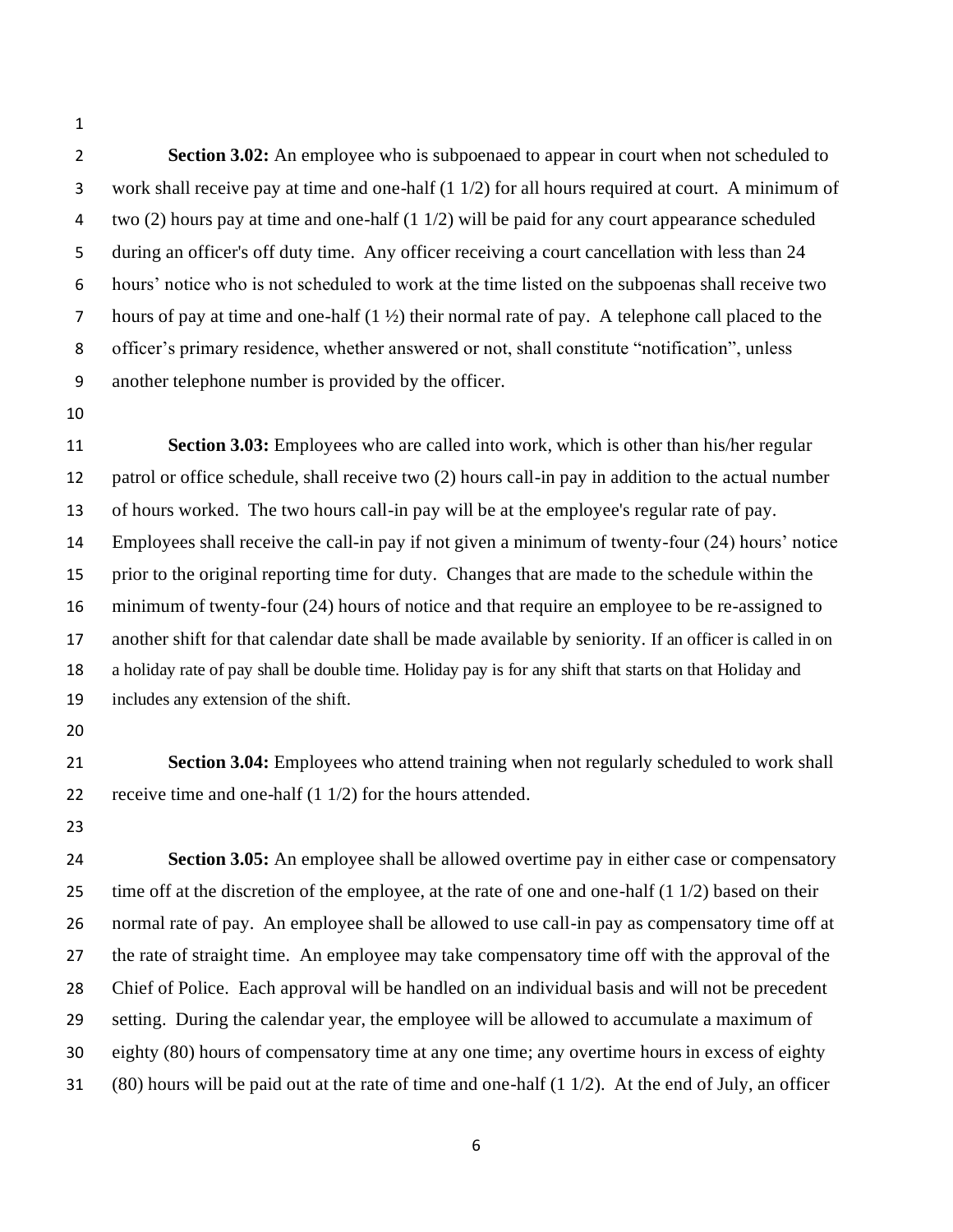can request and shall receive a payout of overtime in excess of forty (40) hours at the rate of time 2 and one half  $(1 \frac{1}{2})$ , on the first pay period in August. At the end of the calendar year, any overtime hours in excess of forty (40) hours will be paid out at the rate of time and one-half (1 1/2), on the first pay period following December 31.

 **Section 3.06:** All overtime hours on the patrol schedule shall be made available to full- time members of the bargaining unit on a rotating seniority basis for increments of 4.5 hour assignments or more. If after going through the rotating list and no member is available, the on- duty officers based on seniority would have the option of working an additional split-shift to cover the open available shift. This section does apply to vacant shifts due to a sick call where the decision has been made to fill the shift. This section does not apply to non-regular call-ins made by supervisory staff to address immediate staffing issues such as high call volume, severe weather and major cases, if the officer being called cannot report, ready for duty, within 30 minutes of being called. If the shift cannot be covered by a member of the bargaining unit, a part-time officer may be used. The Chief of Police agrees not to change from the present work cycle without a valid reason.

 **Section 3.07:** Shift selection for annual or otherwise regularly scheduled community events to include but not limited to CheeseFest, PaperFest, and the Kermis Festival shall be made based upon seniority.

- 
- 

### ARTICLE IV - VACATIONS AND PAID HOLIDAYS

 **Section 4.01:** All members of the bargaining unit, regardless of shift hours or assignment, shall be entitled to vacations commencing on their anniversary date, according to the following schedule:

 45 hours after one (1) year continuous service 90 hours after two (2) years continuous service 135 hours after seven (7) years continuous service 180 hours after twelve (12) years continuous service 225 hours after Eighteen (18) years continuous service 270 hours after twenty-five (25) years continuous service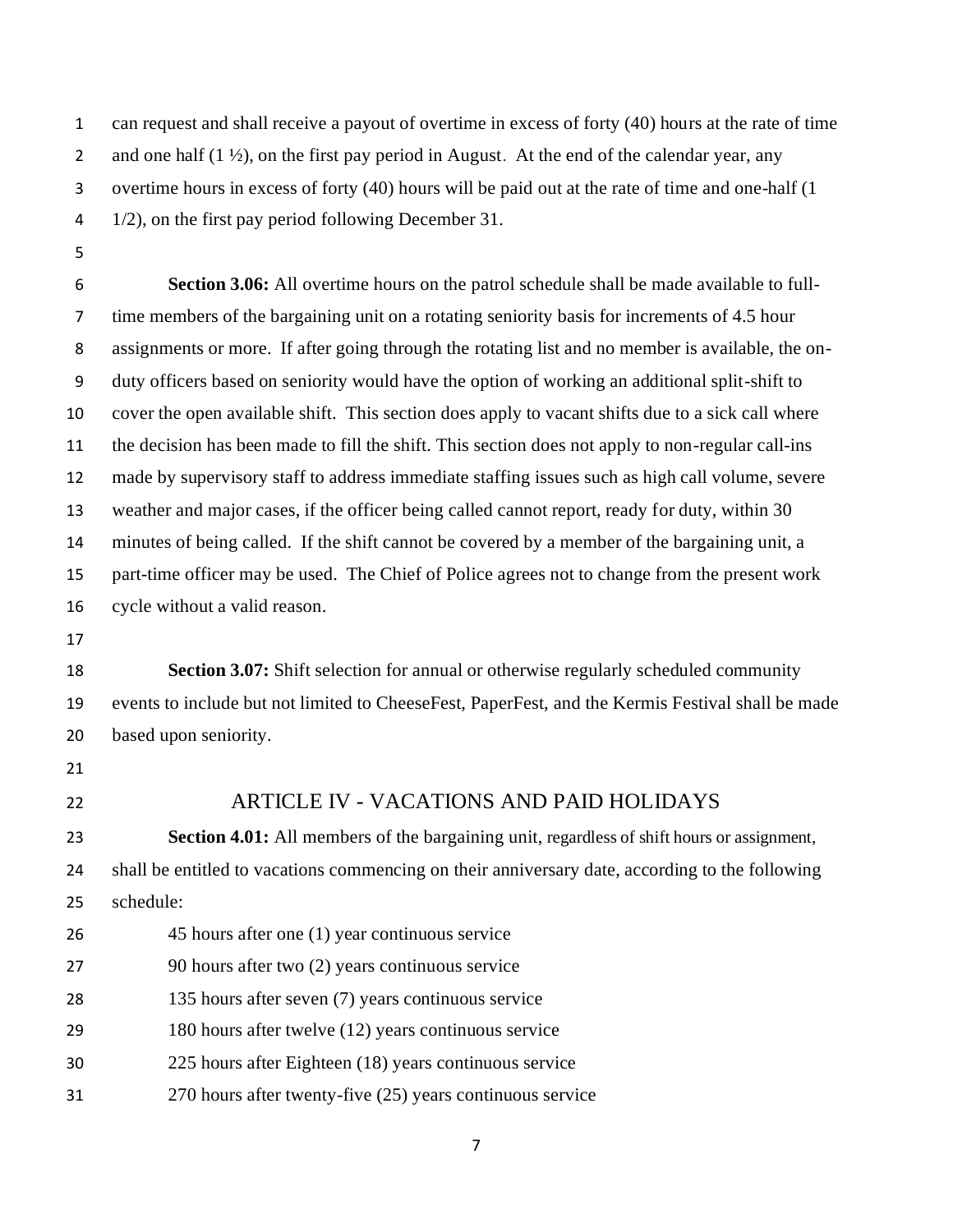| 1              |                                                                                                      |
|----------------|------------------------------------------------------------------------------------------------------|
| $\overline{2}$ | Vacation benefits shall accrue at the rate of one-twelfth (1/12) of the employee's                   |
| 3              | authorized vacation for each month of employment. New employees shall accrue vacation                |
| 4              | benefits during their probationary period.                                                           |
| 5              |                                                                                                      |
| 6              | Section 4.02: Vacation may be broken down into increments equal to or greater than                   |
| 7              | half-shift increments with the prior approval by the Chief.                                          |
| 8              |                                                                                                      |
| 9              | <b>Section 4.03:</b> Upon termination of employment from the Villages, a member of the               |
| 10             | Association shall be paid for all unused vacation time that is due him/her in the current year. If a |
| 11             | member is terminated for cause, this section will not apply                                          |
| 12             |                                                                                                      |
| 13             | Section 4.04: Vacation must be used during the calendar year. Unused vacation does not               |
| 14             | accrue on a year by year basis; however, in the sole discretion of the Villages, annual unused       |
| 15             | vacation may be extended to a subsequent year. It is understood and agreed that this                 |
| 16             | determination shall be within the sole discretion of the Villages and shall not be considered a      |
| 17             | precedent when and if applied to an individual member of the Association. Vacation not used by       |
| 18             | reason of Village needs shall be paid at the employee's option at the present rate of pay, or        |
| 19             | carried over to the next year.                                                                       |
| 20             |                                                                                                      |
| 21             | <b>Section 4.05:</b> The Chief of Police reserves the right to determine the number of personnel     |
| 22             | to be on vacation at one time.                                                                       |
| 23             |                                                                                                      |
| 24             | <b>Section 4.06:</b> Paid Holidays in this Agreement are:                                            |
| 25             | New Year's Day<br>Labor Day                                                                          |
| 26             | <b>Memorial Day</b><br>Thanksgiving Day                                                              |
| 27             | Independence Day<br>Christmas Eve Day                                                                |
| 28             | <b>Easter Sunday</b><br>Christmas Day                                                                |
| 29             |                                                                                                      |
| 30             | <b>Section 4.07:</b> For each of the above holidays, employees will receive nine (9) hours of        |
| 31             | regular pay or an additional day off, at the option of the employee. If the employee works on        |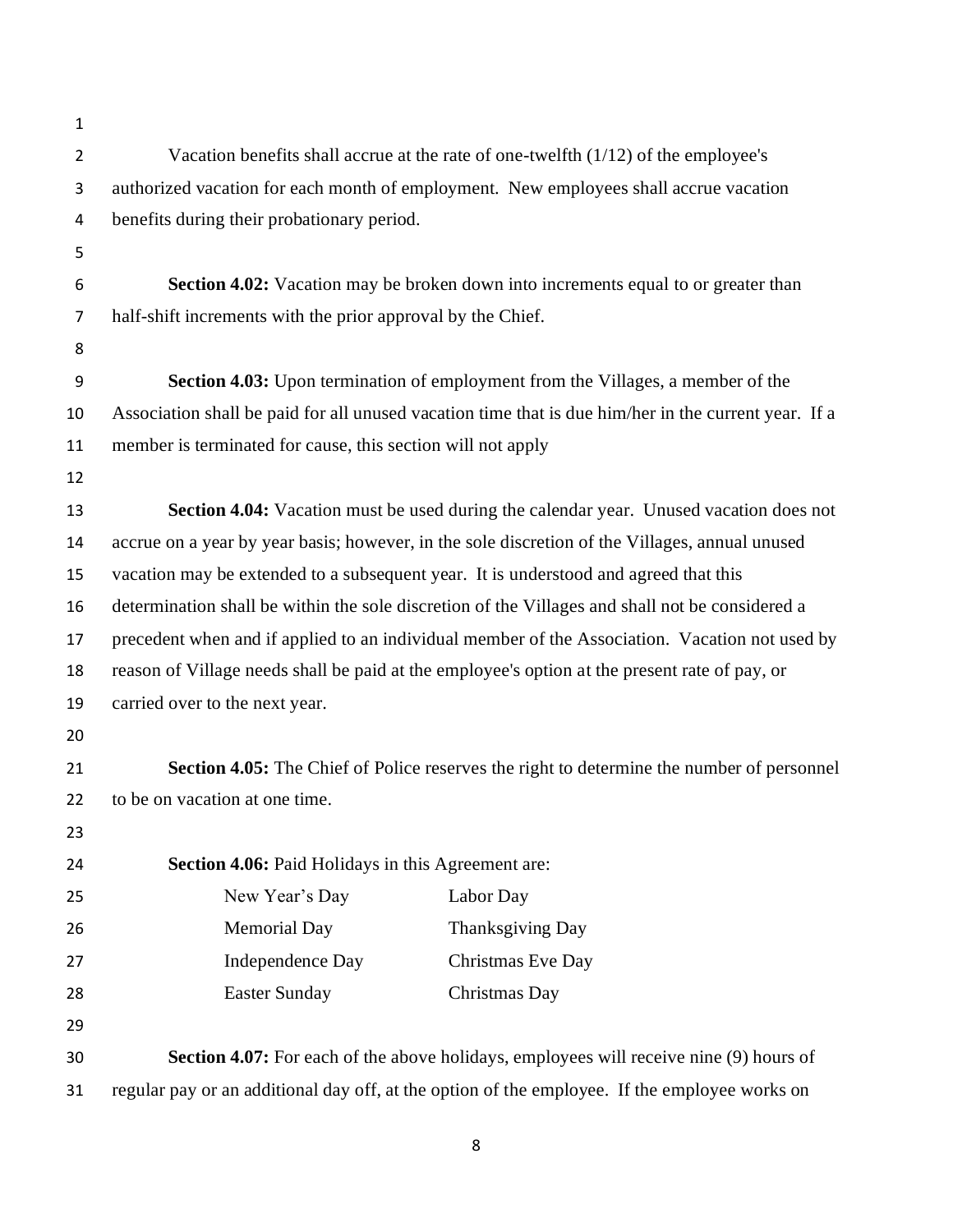any of the holidays, he/she shall be paid at the rate of two (2) times his/her rate of pay for the hours worked. When a holiday falls in a vacation week or scheduled day off, the employee shall receive either nine (9) hours of pay or an additional day off, at the option of the employee. Officers assigned to temporary assignments of Investigator, Police School Liaison Officer, or special assignments where an eight (8) hour shift is worked shall receive eight (8) hours of pay where nine hours is indicated in this paragraph.

 The scheduling of the additional days off for holidays is subject to the approval of the Chief of Police. The Chief of Police agrees not to involuntarily remove the uniformed officers from the work schedule who would normally be scheduled to work holidays.

 **Section 4.08:** Employees shall be entitled to three (3) personal holidays where an employee may take a day off at his/her discretion and receive a normal work day of pay at his/her regular rate. The personal holidays shall be applied for at least five (5) days in advance and once approved by the Chief of Police they cannot be canceled. If submitted at least five days prior to the date of the personal holiday, the Chief of Police agrees to approve all personal holidays, during a normal workday as long as it does not result in more than two (2) overtime shifts, including any overtime shifts already on the schedule, for that day. Approval of personal holidays requested within five days or that would cause more than two (2) overtime shifts, will be left to the discretion of the Chief of Police. At the end of the calendar year, unused personal holidays may be converted to compensatory time on an hour for hour basis and carried over to the next year, subject to the restrictions identified in Section 3.05.

- 
- 

#### ARTICLE V - RETIREMENT CONTRIBUTION

 **Section 5.01:** The Villages will contribute 100% of the employer retirement contribution to the Wisconsin Retirement Fund and the employee will contribute 100% of the employee retirement contribution to the Wisconsin Retirement Fund, as determined by the Employee Trust Fund.

- 
- 

#### ARTICLE VI - SICK LEAVE

 **Section 6.01:** All members of the bargaining unit shall be granted sick leave pay at the 31 rate of one (1) working day for each full month of service.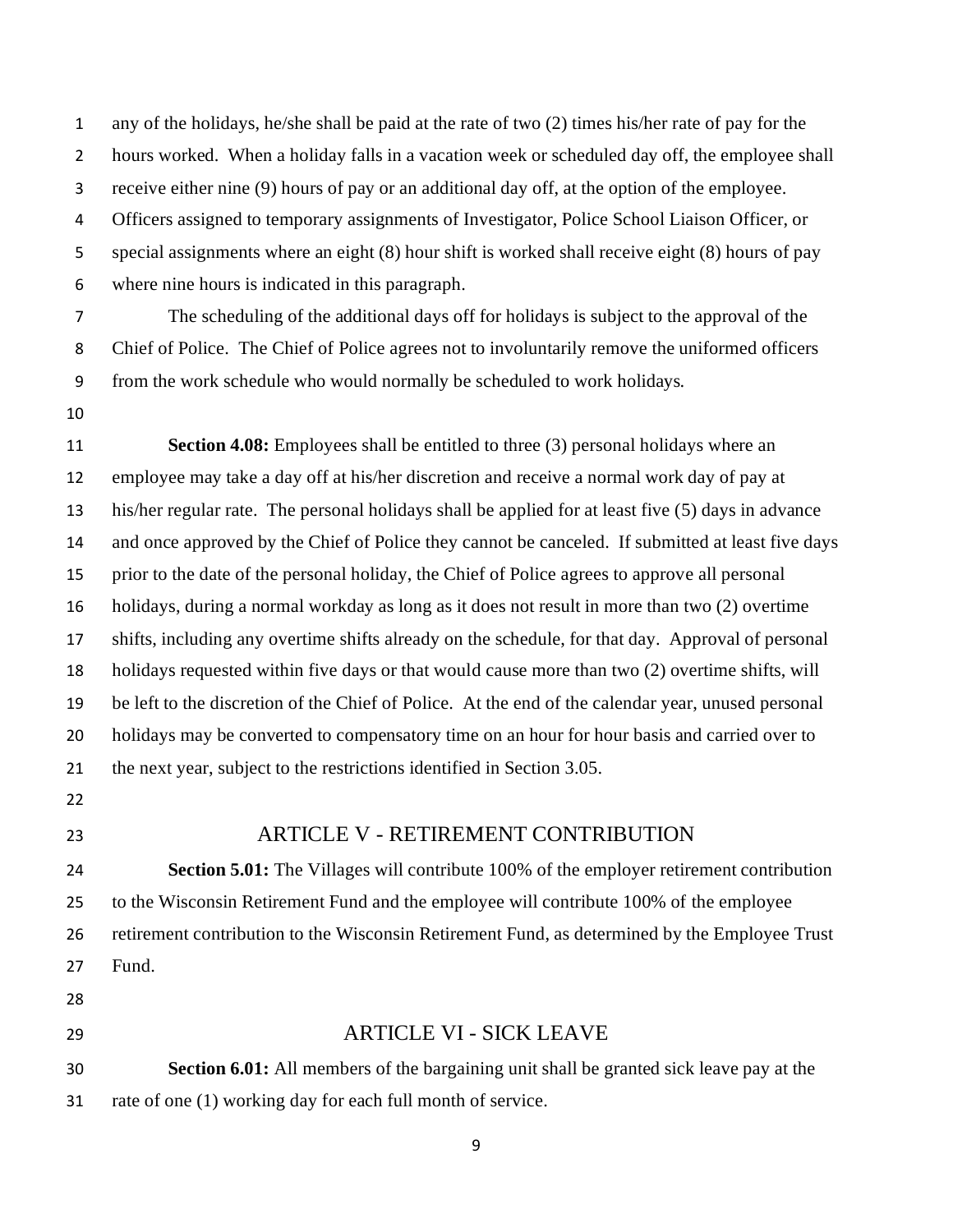**Section 6.02:** The amount of accumulated sick leave for each member of the bargaining unit shall be determined from current sick leave banks at the time of the signing of this agreement. **Section 6.03:** Unused sick leave may be accumulated to a total of one hundred and twenty (120) working days or nine hundred sixty (960) hours. One-half (1/2) of the member's accumulated sick leave shall be payable upon retirement under the Wisconsin Retirement Fund or upon voluntary separation from service after nine (9) years of continuous service. An officer who resigns or quits, except when in lieu of termination, after nine (9) years of continuous service, will receive one-half (1/2) of accumulated sick leave. An officer who resigns or quits with less than nine (9) years of continuous service, shall forfeit all accumulated sick leave. **Section 6.04:** When a member is on sick leave and a holiday occurs, the member may elect to use either sick leave or holiday pay, but not both. **Section 6.05:** A member of the bargaining unit may use accumulated sick leave with pay for absences necessitated by his/her injury, or illness, or that of a member of his/her immediate family, to include: wife/husband, daughter, son, stepchild, father, father-in-law, mother, or mother in law. **Section 6.06:** Time off for injury received by a member of the bargaining unit in the course of his/her employment for which Workers Compensation is paid, shall not be charged against sick leave. **Section 6.07:** In order to be granted sick leave with pay, a member of the bargaining unit must: • Report promptly to the Chief of Police the reason for absence, and • Keep the Chief of Police informed of his/her condition if absence is more than three (3) days, and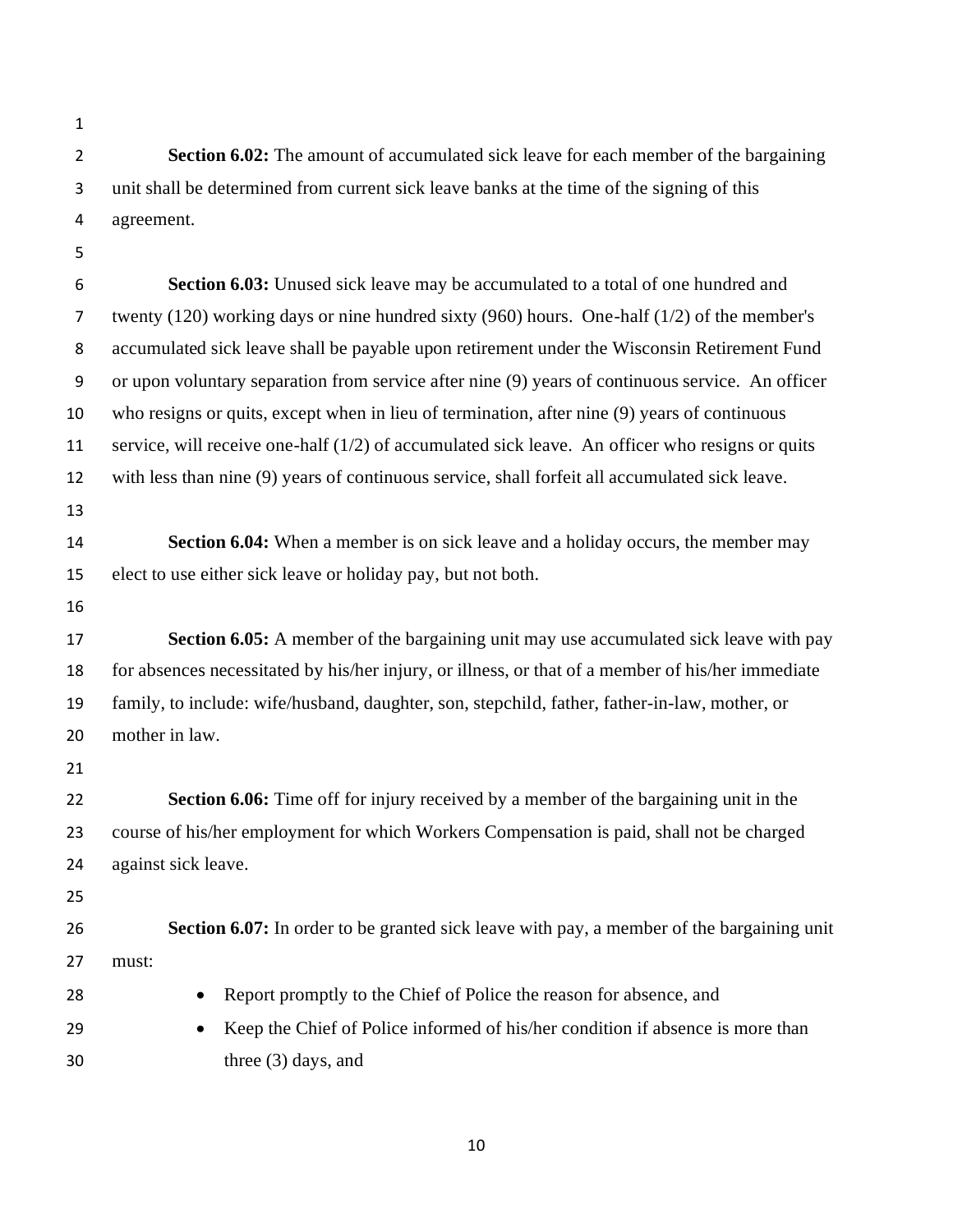| 1              | Permit the Villages to make medical examination or nursing visits as it deems                         |
|----------------|-------------------------------------------------------------------------------------------------------|
| $\overline{2}$ | desirable after three days.                                                                           |
| 3              | Submit a medical certificate for any absence of more than three (3) consecutive                       |
| 4              | working days upon the request of the Chief of Police.                                                 |
| 5              |                                                                                                       |
| 6              | Section 6.08: In case of the death of a member, 100% of his/her accumulated sick leave                |
| 7              | shall be payable to his/her beneficiary or estate.                                                    |
| 8              |                                                                                                       |
| 9              | <b>ARTICLE VII - FUNERAL LEAVE</b>                                                                    |
| 10             | <b>Section 7.01:</b> Funeral leave shall be used due to a death in a member's immediate family        |
| 11             | as defined as spouse, child, stepchild, parent, mother or father-in-law, sister or brother,           |
| 12             | grandchild, brother or sister-in-law, son or daughter-in-law and shall consist of three (3)           |
| 13             | consecutive days based around the funeral day; two $(2)$ prior and the day of the funeral; one $(1)$  |
| 14             | prior, the day of the funeral, and one (1) after; or the funeral day and two (2) after, which will be |
| 15             | the employee's choice. An additional two (2) consecutive days may be granted at the discretion        |
| 16             | of the Chief of Police.                                                                               |
| 17             |                                                                                                       |
| 18             | Section 7.02: One (1) day shall be granted for the death of grandparents, aunts, uncles,              |
| 19             | niece or nephew. This shall be based on the day of the funeral, one (1) day prior, or one (1) day     |
| 20             | after the day of the funeral, which shall be the employee's choice.                                   |
| 21             |                                                                                                       |
| 22             | Section 7.03: All funeral leave shall not be charged against the member's sick leave or               |
| 23             | other paid time off.                                                                                  |
| 24             |                                                                                                       |
| 25             | <b>ARTICLE VIII - INSURANCE BENEFITS</b>                                                              |
| 26             | <b>Section 8.01:</b>                                                                                  |
| 27             | A. The employer shall pay eighty-five percent (85%) toward the cost of group                          |
| 28             | Hospitalization/health insurance premiums for both the single and family plan                         |
| 29             | coverage for eligible employees.                                                                      |
| 30             |                                                                                                       |
| 31             | <b>Section 8.02:</b> The employer shall pay one hundred percent (100%) of the premium for             |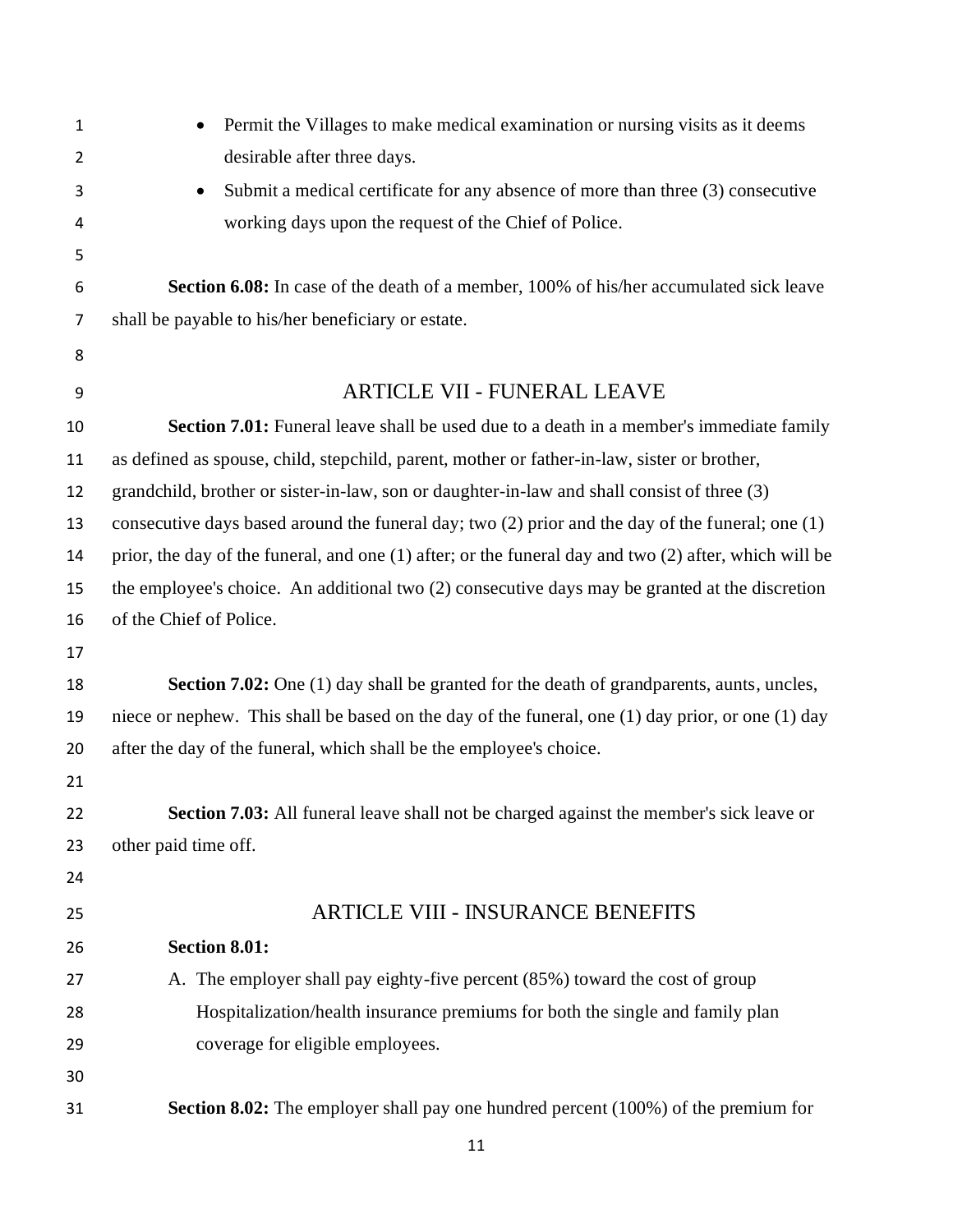the family and single coverage for dental insurance for eligible employees.

 **Section 8.03:** The employer shall provide life insurance to each eligible employee, with the premium to be paid by the employer. Coverage shall be based on \$1,000 of insurance for every \$1,000 the member made the previous year as a police officer. The selection of carrier shall be determined by the employer. **Section 8.04:** The employer shall provide Income Continuation Insurance (disability insurance) for eligible employees. The monthly benefit will be at least sixty-six and two-thirds percent (66 2/3 %) of gross earnings. The employer will pay a portion of the premium equal to .5% of gross earnings. The selection of insurance carrier shall be determined by the employer. **Section 8.05:** The employer reserves the right to change carrier or methods of coverage including self-funding for any of the above coverage. ARTICLE IX - WAGES **Section 9.01:** Employees shall be paid in accordance with the hourly wage schedule shown in Appendix A, attached hereto. **Section 9.02:** Field Training Officer shall receive \$1.00 an hour additional pay when in the process of training new employees. ARTICLE X - CLOTHING ALLOWANCE **Section 10.01:** Each officer will be paid an annual allowance of \$590.00 (minus standard withholding) for the purchase, maintenance, cleaning, or repair of department-approved or mandated uniform clothing, equipment or footwear. Checks shall be issued for the annual allowance during the first pay period of February during each calendar year. New hires are entitled to the full allowance of \$790.00 and can also receive an advance of the next calendar year's full allowance (\$590.00). The Employer reserves the right to determine the serviceability of uniform clothing, equipment, and footwear. Additionally, the Employer shall pay for the cost of repair or replacement for uniform clothing, equipment, or footwear that is damaged in the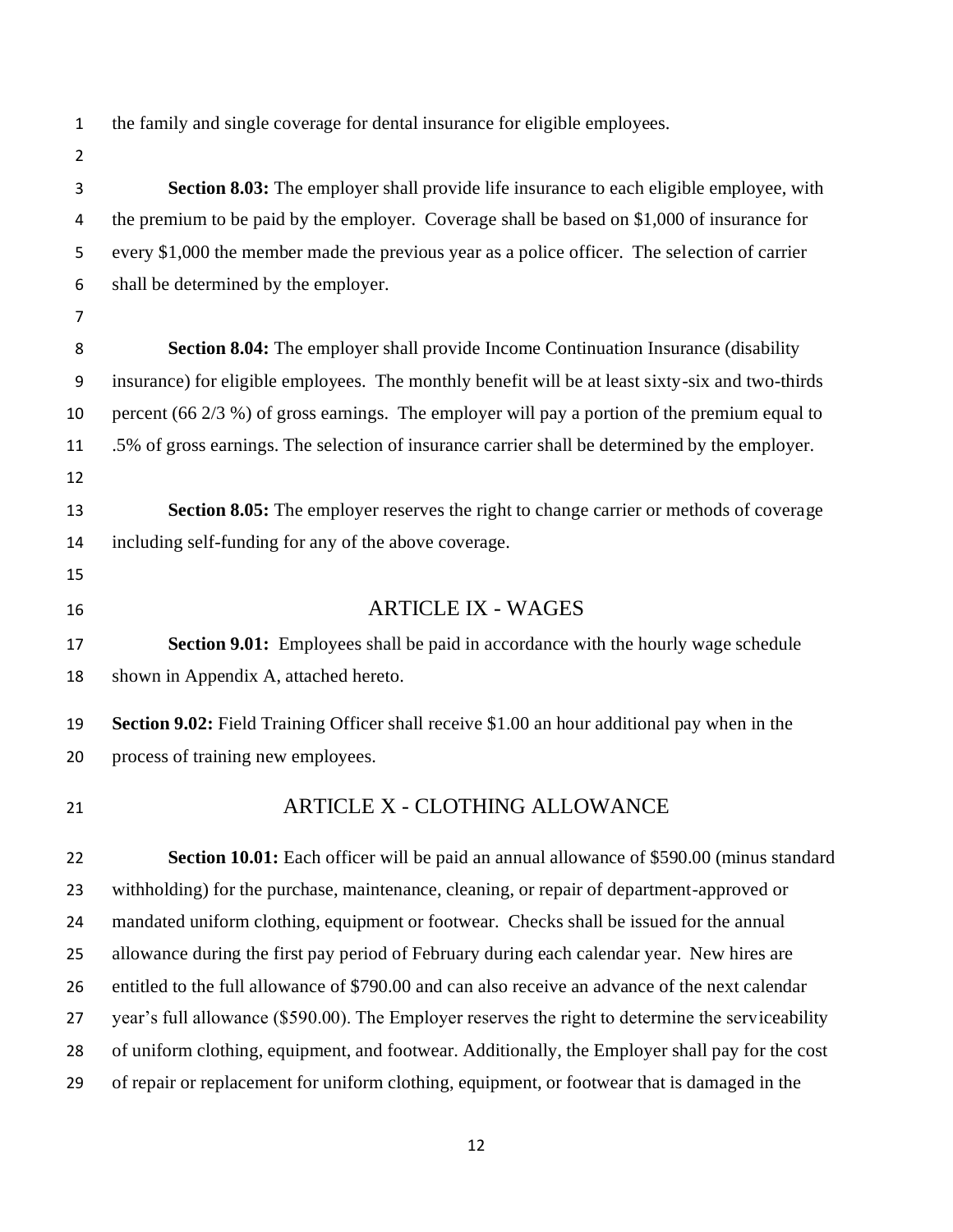| $\mathbf{1}$   |           | performance of an officer's duty, subject to the approval of the Chief of Police or his/her         |
|----------------|-----------|-----------------------------------------------------------------------------------------------------|
| $\overline{2}$ | designee. |                                                                                                     |
| 3              |           |                                                                                                     |
| 4              |           | <b>ARTICLE XI - RESIDENCY</b>                                                                       |
| 5              |           | Section 11.01: Members of the bargaining unit are not restricted to residency                       |
| 6              |           | requirements.                                                                                       |
| 7              |           |                                                                                                     |
| 8              |           | <b>ARTICLE XII - GRIEVANCE PROCEDURE</b>                                                            |
| 9              |           | Section 12.01: Both the Association and the Employer recognize that grievances and                  |
| 10             |           | complaints shall be settled promptly and at the earliest possible stages and that the grievance     |
| 11             |           | process must be initiated within ten $(10)$ days of the incident or within ten $(10)$ days that the |
| 12             |           | grievant knew or should have known of the incident, Saturday, Sunday and holidays excluded.         |
| 13             |           | Any grievance not reported or filed within the time limit set forth above shall be invalid.         |
| 14             |           | <b>Section 12.02:</b> A grievance shall be defined as a violation of a specific article of this     |
| 15             |           | agreement but shall not include discipline matters. (Discipline matters shall be handled in         |
| 16             |           | accordance with Sections 61.65 and 62.13(5), Wisconsin Statutes).                                   |
| 17             |           | Section 12.03: Any member of the bargaining unit having a grievance concerning any                  |
| 18             |           | provision of this Agreement shall be handled in the following manner:                               |
| 19             | А.        | First Step Procedure: The Association or aggrieved member of the bargaining unit shall              |
| 20             |           | orally present the grievance to the Chief of Police either alone or accompanied by an               |
| 21             |           | Association representative. The Chief of Police shall attempt to settle the grievance               |
| 22             |           | within ten (10) days, Saturday, Sunday, and holidays excluded, after the oral presentation          |
| 23             |           | thereof, and                                                                                        |
| 24             |           |                                                                                                     |
| 25             | <b>B.</b> | <b>Second Step Procedure:</b> If the grievance is not settled at the first step, it shall be        |
| 26             |           | reduced to writing and presented to the Chief of Police within ten (10) days, Saturday,             |
| 27             |           | Sunday, and holidays excluded, the Chief of Police shall furnish the Association with a             |
| 28             |           | written answer to the grievance. If the grievance is not resolved to the satisfaction of all        |
|                |           |                                                                                                     |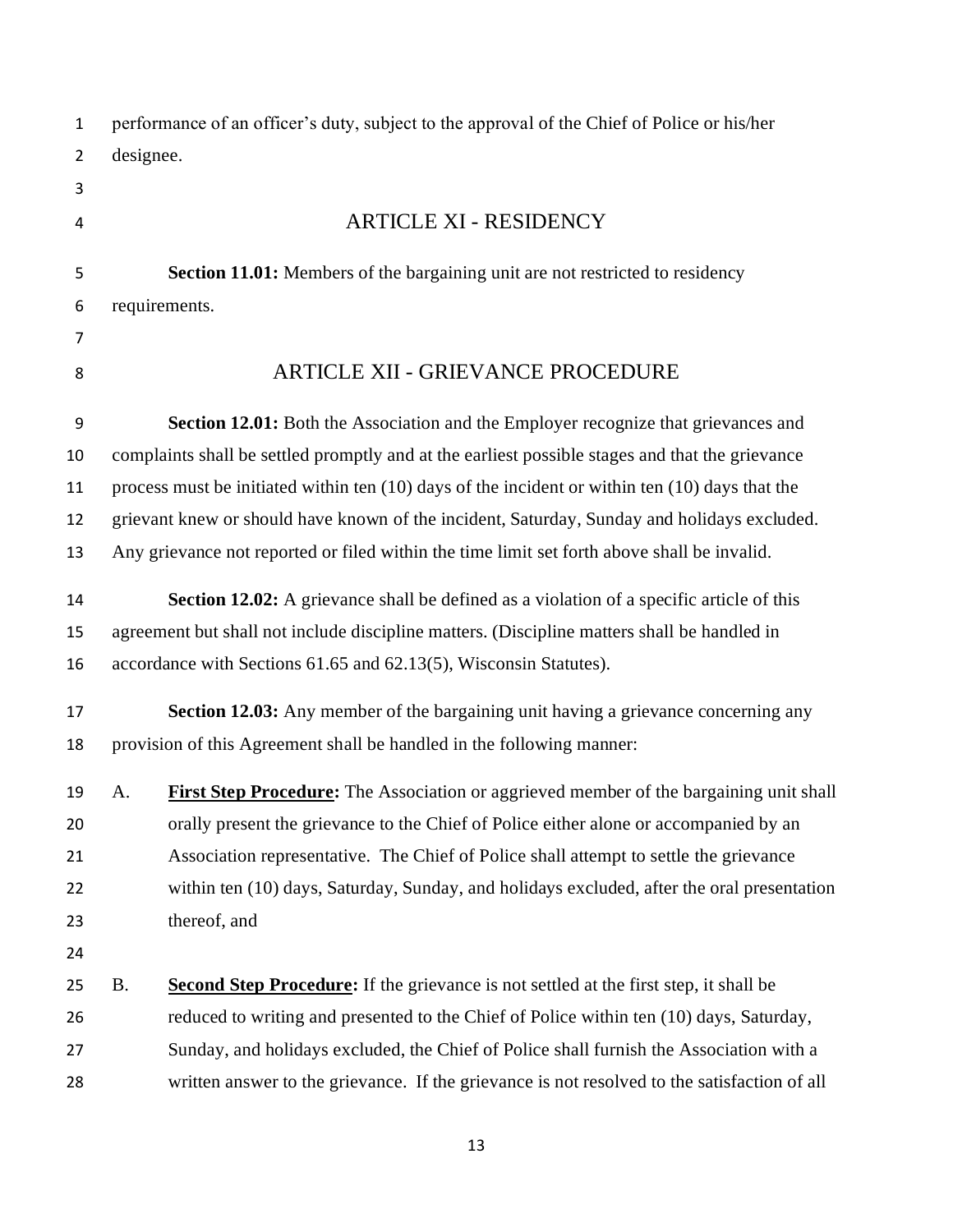- parties either party may proceed, within ten (10) days, Saturday, Sunday, and holidays excluded, to the next step, and
- 

 C. **Third Step Procedure:** The grievance shall be presented in writing to the Village Administrator or the Police Commission, whichever authority has jurisdiction on any particular grievance as follows:

 If the grievance shall be deemed under the jurisdiction of the Police Commission (PC) the grievance shall thereby be governed by section 62.12 of the Wisconsin Statutes. The PC's jurisdiction is confined to disciplinary actions under 62.12 through 62.13(5) of the Wisconsin Statutes. The PC shall within ten (10) days, Saturday, Sunday, and holidays excluded, set up an informal meeting with all parties involved in the grievance procedure. Within ten (10) days, Saturday, Sunday, and holidays excluded, after this meeting a determination shall be made by the PC, reduced in writing and copies 14 submitted to all parties involved.

 All other grievances relating to wages, hours, and working conditions or any other matter under the jurisdiction of the Village Boards of Trustees shall be directed to the Village Administrators. The Administrators shall within ten (10) days, Saturday, Sunday, and holidays excluded, set up an informal meeting with all parties involved in the grievance procedure. Within ten (10) days, Saturday, Sunday, and holidays excluded, after this meeting a determination shall be made by the Administrators, reduced to writing and copies submitted to all parties involved, and

 D. **Fourth Step Procedure:** If the grievance is not settled at the Third Step of the Grievance Procedure, the aggrieved party, or the Association, within ten (10) working days may submit the determination made in Step 3 to the Wisconsin Employment Relations Commission for arbitration. At the earliest possible date convenient to all parties, the WERC shall submit a panel of five (5) arbitrators to the parties. The parties shall alternately strike names from the list until one (1) name remains, who shall be appointed the arbitrator. The flip of a coin shall determine which party makes the first strike. The decision of the arbitrator will be final and binding on all parties. The cost of the arbitration will be borne equally by the Villages and the Association.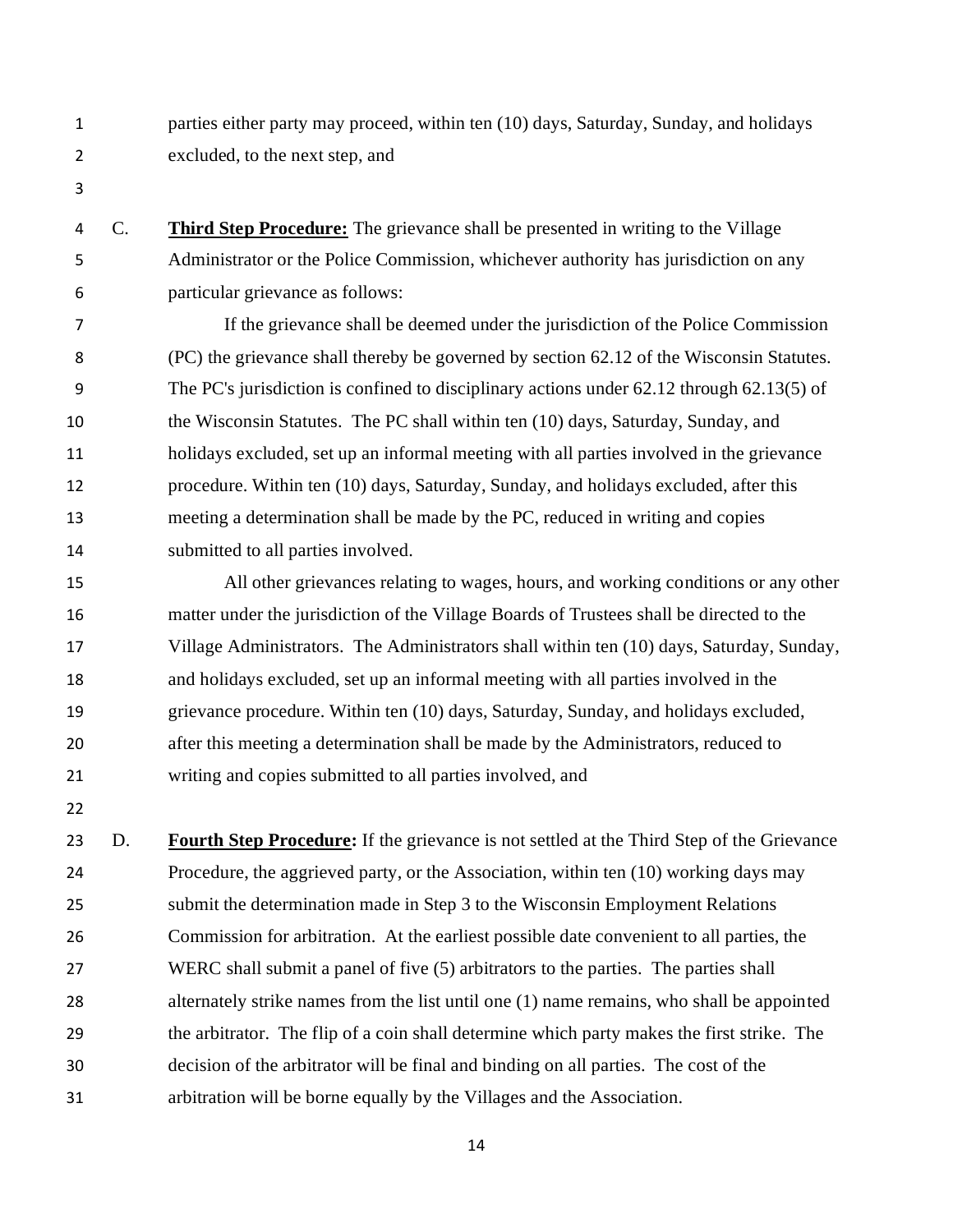The function of the arbitrator is judicial, rather than legislative, and he shall not have the power to add to, disregard or modify any provision of this Agreement.

 The Association may appoint one (1) representative of the Association and shall inform the Villages of the name of the individual so appointed and of any changes thereafter made in such appointments. The employer shall allow that representative, or his/her designee, the necessary time to process grievances during the course of the duty day.

- 
- 

#### ARTICLE XIII - NO STRIKE AGREEMENT

 **Section 13.01:** Neither the Association nor any of its individual members will instigate, promote, encourage, sponsor, engage in or condone any strike, picketing, slow down, concentrated work stoppage or any other intentional interruption of work during the term of this agreement. Upon notification by the Villages to the Association that certain members are engaged in violation of this provision, the Association agrees to take all reasonable effective and affirmative action to secure the return to work of such members as promptly as possible.

## ARTICLE XIV - MANAGEMENT RIGHTS

 **Section 14.01**: The Village possesses the sole right to operate the Joint Police Department and all management rights reposed in it, subject only to the provisions of this agreement and applicable law. The rights include but are not limited to the direction of all reasonable work rules, the discipline of employees for just cause, the assignment and transfer of employees within the department, the determination of the number and the classification of employees needed to provide the services of the department, the right to hire, promote, schedule 24 and assign employees, maintain efficient operations, take whatever action is necessary to comply with state or federal law, to introduce new or improved methods or facilities, to determine the means, methods and personnel by which operations are to be conducted, and to carry out the functions of the Villages in case of emergency.

 These rights shall be exercised in a reasonable manner and shall not be used to discriminate against any employee.

The Association may challenge the exercise of any of the foregoing functions on the basis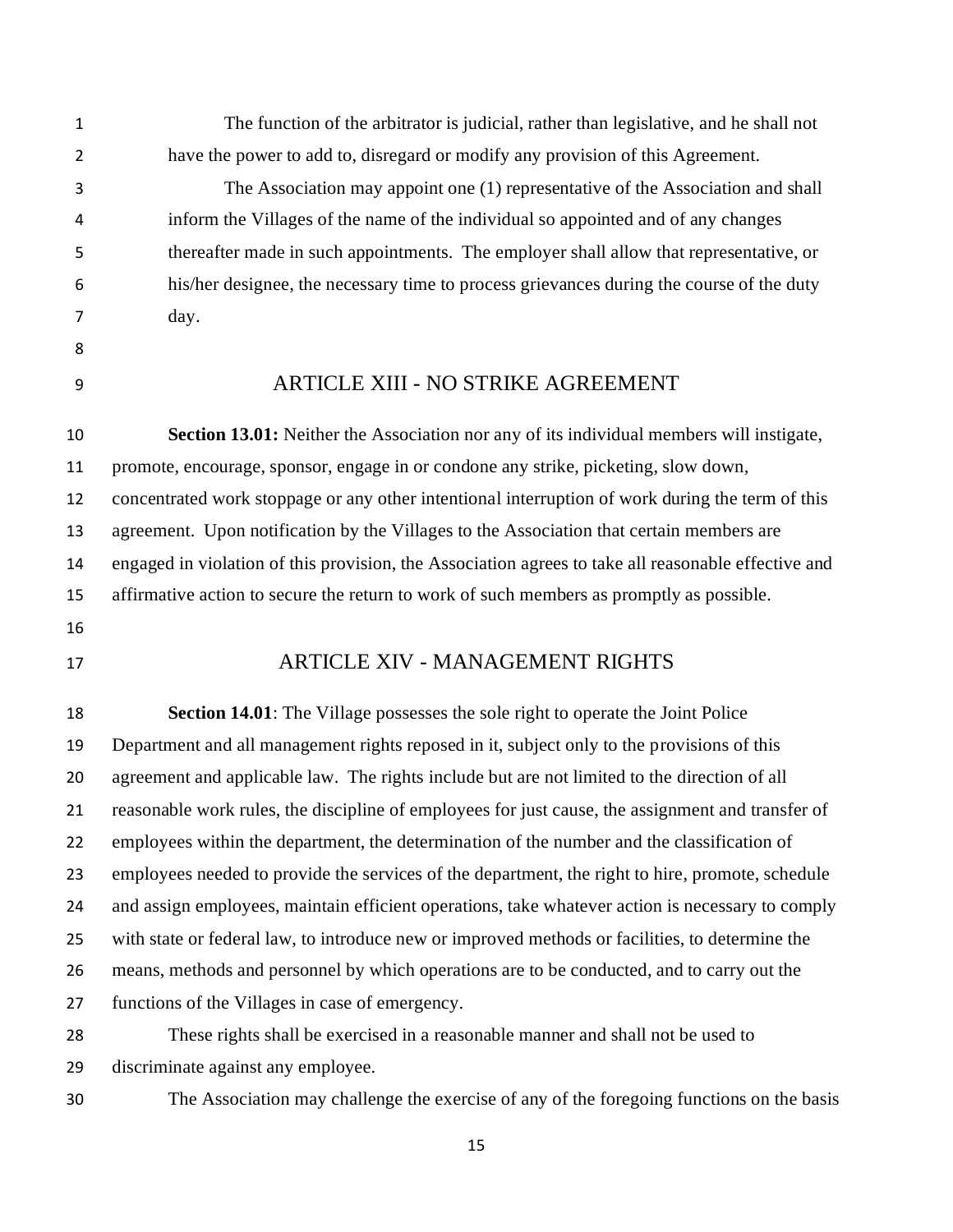that the exercise violates a specific provision of this agreement. No regular non-probationary employee shall be disciplined or discharged except for cause as defined in Section 62.13(5), Stats. which shall be the exclusive procedure for implementing and reviewing discipline matters. ARTICLE XV - AMENDMENT PROVISION **Section 15.01:** This agreement is subject to amendment, alteration or addition only by a subsequent written agreement executed by and between the parties hereto. The waiver of any breach, term or condition of this Agreement by either party shall not constitute a precedent in the future enforcement of its terms and conditions. ARTICLE XVI - SAVINGS CLAUSE **Section 16.01:** If any Article or Section of this Agreement or any addendum thereto shall be held invalid by operation of law or by tribunal of competent jurisdiction, or if compliance with or enforcement of any Article or Section shall be restrained by such tribunal, the remainder of this agreement and addendum shall not be affected thereby, and the parties shall enter into immediate collective bargaining negotiations for the purpose of arriving at a mutually satisfactory replacement for such Article or Section. ARTICLE XVII - CHANGES IN TERMS OF THIS AGREEMENT **Section 17.01:** This agreement shall be in effect from January 1, 2020 through December 31, 2022. If either party desires to negotiate any changes in this agreement, to become effective after the term of this Agreement, they shall notify the fiscal agent of the Fox Valley Metro Police 24 Department in writing of the desire to enter into such negotiations on or before September  $1<sup>st</sup>$  of the year of expiration. Both parties shall mutually agree on a date to exchange proposals, which 26 shall be no later than October  $1<sup>st</sup>$  of the year of expiration.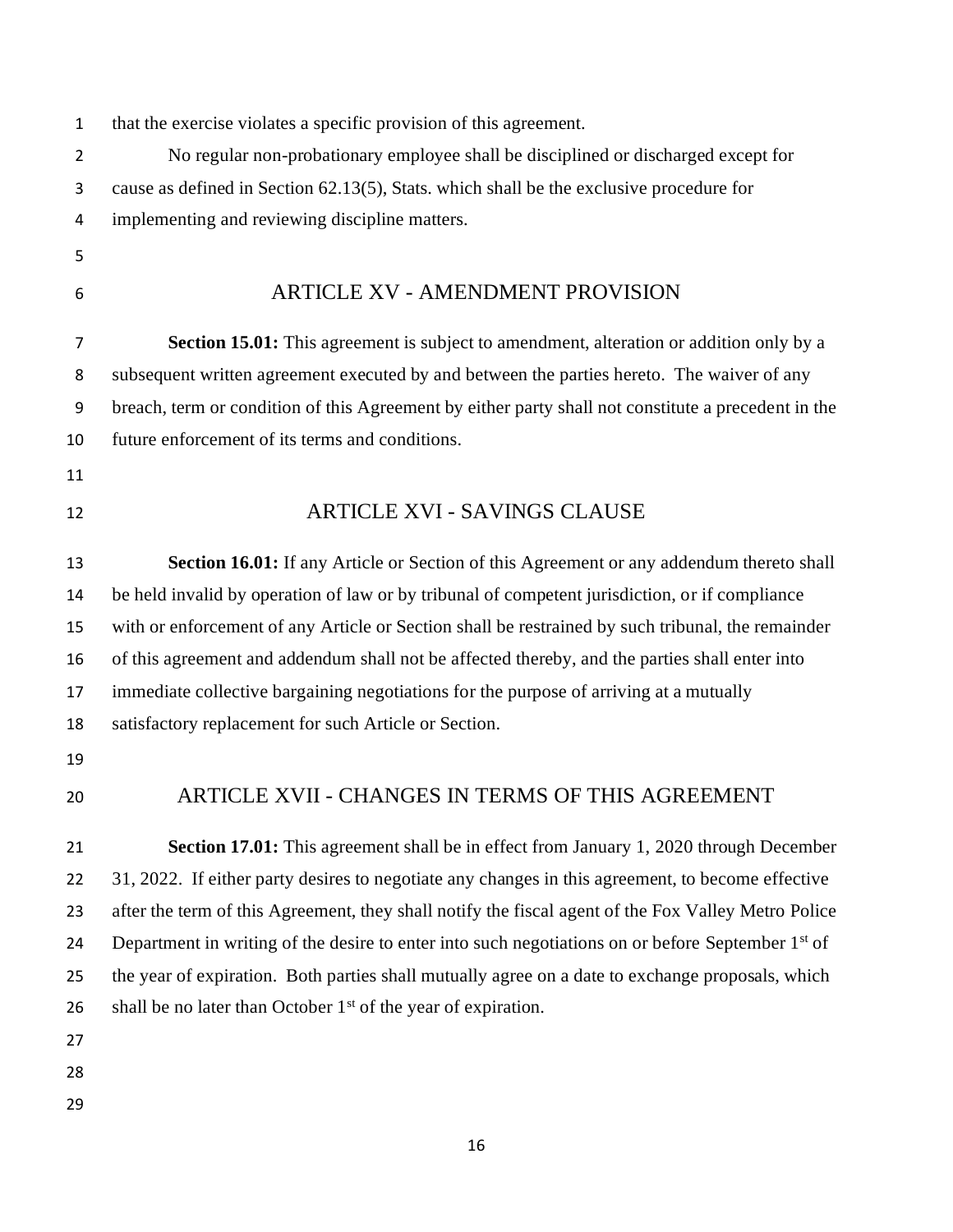## ARTICLE XVIII - NO OTHER AGREEMENT

| $\overline{2}$ | Section 18.01: The Villages of Kimberly and Little Chute agree not to enter into any              |
|----------------|---------------------------------------------------------------------------------------------------|
| 3              | other agreement, oral or written with the members of the bargaining unit of the department        |
| 4              | included in this Agreement, individually or collectively, which in any way conflicts with the     |
| 5              | provisions of this Agreement.                                                                     |
| 6              |                                                                                                   |
| 7              | <b>ARTICLE XIX - EDUCATION</b>                                                                    |
| 8              | Section 19.01: Officers who pursue work related education, (to be determined by the               |
| 9              | Chief of Police), at an accredited school or college, shall be reimbursed upon completion of each |
| 10             | class as follows:                                                                                 |
| 11             | Grade 4.0 - 100% reimbursement for books and tuition                                              |
| 12             | Grade 3.0 - 75% reimbursement for books and tuition                                               |
| 13             | Grade 2.0 - No reimbursement                                                                      |
| 14             | Grade 1.0 - No reimbursement                                                                      |
| 15             | <b>Section 19.02:</b> A request to attend classes must be submitted to the Chief of Police prior  |
| 16             | to September 1 <sup>st</sup> for the upcoming year. Officers attending school will have a maximum |
| 17             | spending cap of \$1,500 per calendar year. The Villages retain full authority to approve or not   |
| 18             | approve all requests.                                                                             |
| 19             |                                                                                                   |
| 20             | <b>ARTICLE XX - PHYSICAL FITNESS</b>                                                              |
| 21             | Officers may participate in a physical fitness incentive program; however, participation is not   |
| 22             | mandatory. The test is pass/fail only.                                                            |
| 23             | The tests will include the following:                                                             |
| 24             | 200 meter run in under 60 seconds with vest and duty belt on.                                     |
| 25             | Holding a plank position for at least one-minute with vest and duty belt on.                      |
| 26             | Drag a mannequin (weighing between $100 - 125$ pounds) at least 50 feet with vest                 |
| 27             | and duty belt on.                                                                                 |
| 28             | Climbing over a 4' wall/fence with vest and duty belt on.                                         |
| 29             | Climbing up and down 2 flights of stairs under 50 seconds with vest and duty belt                 |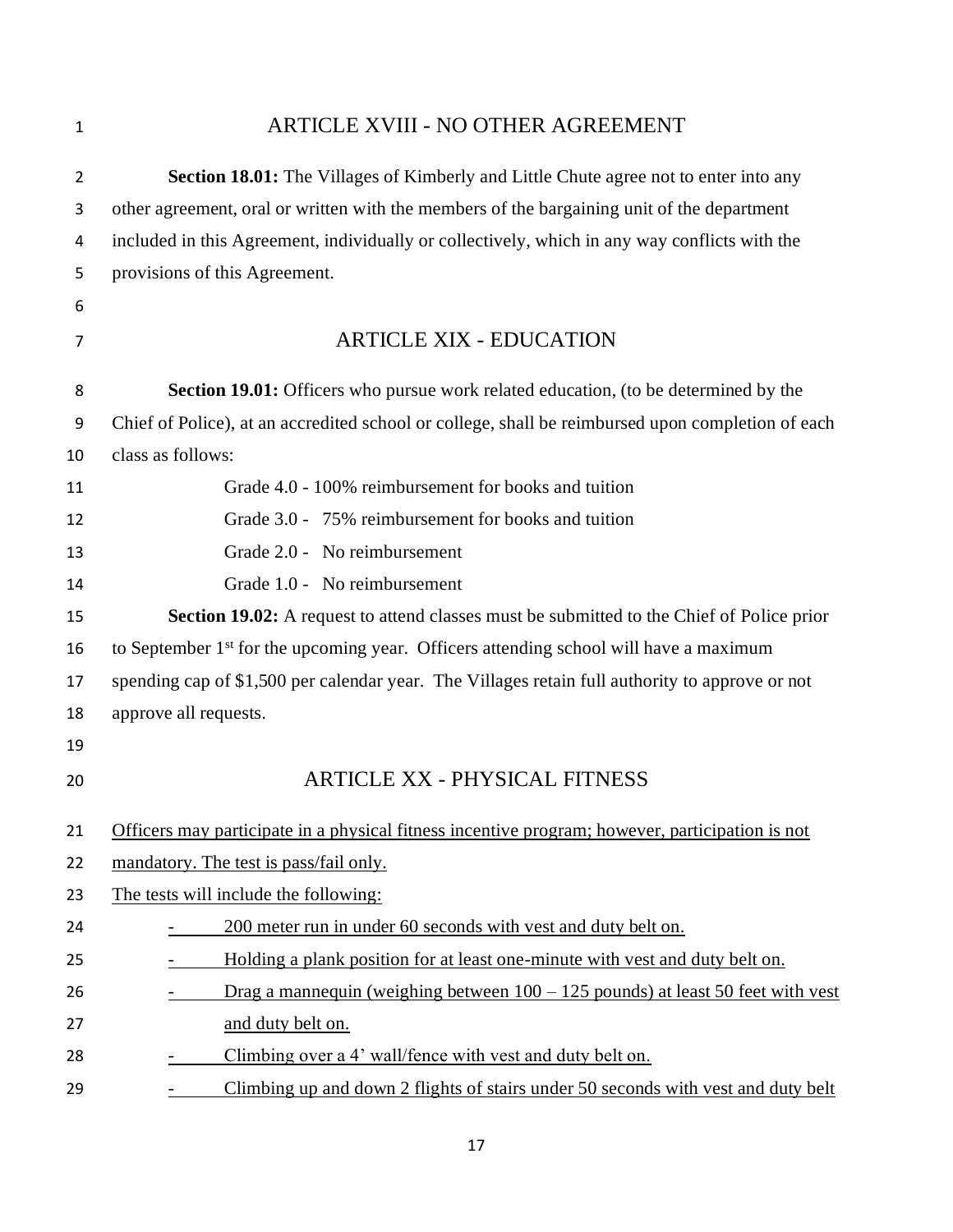| $\mathbf 1$    | on. For the purpose of this testing: A flight of stairs does not include a landing                 |
|----------------|----------------------------------------------------------------------------------------------------|
| $\overline{2}$ | <u>area – it is the total group of stairs between two, different floors.</u>                       |
| 3              | Test participants may take up to two (2) minutes of rest between each element of the test. Test is |
| 4              | based on elements of the Cooper Standards. Any portion of this test may be modified subject to     |
| 5              | mutual agreement and a written MOU.                                                                |
| 6              | Officers who desire to participate in this program must indicated their willingness to<br>a.       |
| 7              | participate to the Chief of Police or designee in writing no later than January 31, of             |
| 8              | each year.                                                                                         |
| 9              | Testing will take place in September or October of each year and all officer<br>$b_{\cdot}$        |
| 10             | participating shall be considered on duty.                                                         |
| 11             | The entire test or portions thereof may be held indoors or outdoors.<br>$\mathbf{c}$ .             |
| 12             | An Officer must pass the entire test in one session in order to receive a lump sum<br>d.           |
| 13             | payment, paid on the first paycheck in December. This sum shall not be added to base               |
| 14             | wages, nor shall it be included when calculating the hourly rate for purposes of                   |
| 15             | overtime, or the payout of any benefits at termination of employment.                              |
| 16             | e. Should an officer fail to pass the entire test during the first session meet they shall         |
| 17             | have the ability to retest prior to November 30, at a date and time set by the Chief or            |
| 18             | his designee. The Officer must pass the entire test in one session in order to receive a           |
| 19             | lump sum payment. This sum shall not be added to base wages, nor shall it be                       |
| 20             | included when calculating the hourly rate for purposes of overtime, or the payout of               |
| 21             | any benefits at termination of employment.                                                         |
| 22             | Should an officer fail to pass the tests there shall be no discipline to such officer.<br>f.       |
| 23             | Any officer on workman's compensation and unable to perform the physical fitness<br>g.             |
| 24             | testing due to workman's compensation restrictions shall be allowed to test as soon as             |
| 25             | they are physically capable; this same testing shall be allowed to those employees                 |
| 26             | with non-work-related medical conditions which made them unable to perform the                     |
| 27             | physical fitness testing.                                                                          |
| 28             | The schedule for yearly payments will be as follows:<br>h.                                         |
| 29             | $\bullet$ 2020 - \$200                                                                             |
| 30             | $• 2021 - $500$                                                                                    |
| 31             | • $2022$ (and thereafter) - \$1,000                                                                |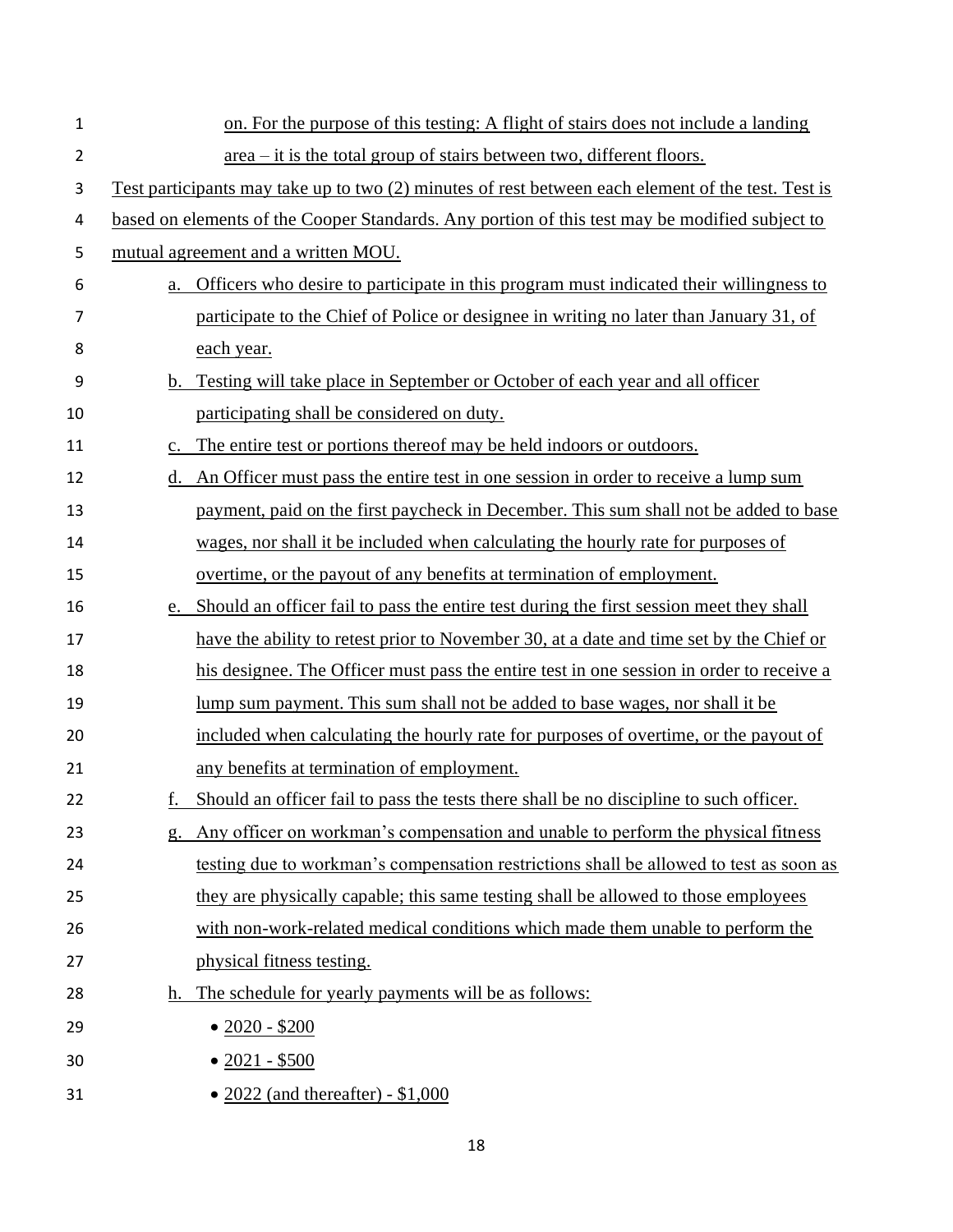- ARTICLE XXI – DUES DEDUCTION **Section 21.01:** The Employer agrees to deduct monthly dues in the amount certified by the Association from the pay of employees who individually sign a dues deduction authorization form provided by the Employer where the Employee is knowingly and affirmatively consenting to the deduction of dues from the employee's paycheck, including any Local Association dues which the employee has authorized to be deducted in conjunction with Association dues. **Section 21.02:** It shall be the employee's responsibility to sign the dues deduction authorization form and provide the signed form to the Employer and Association no less than 30 days prior to the date in which dues deductions are to commence. **Section 21.03:** The Employer shall deduct the combined dues amount each month for each employee requesting such deduction, upon receipt of such form and shall remit the total of such deductions, with a list of employees from whom such sums have been deducted, to the 16 Association, in one lump sum not later than the  $15<sup>th</sup>$  of each month. **Section 21.04:** Authorization of dues deduction by a member may be revoked upon notice in writing to the Employer, or to the Association and with the understanding that the deduction will cease as reasonably as practical after receipt of written notice of revocation. **Section 21.05:** No employee shall be required to join the Association, but membership in the Association shall be made available to all employees in the bargaining unit who apply consistently with the Association Constitution and By-laws. The Employer agrees to notify the Association office in writing of the name of any new hire into the bargaining unit. No employee shall be denied membership because of race, creed, color, sex or other legally protected class status. **Section 21.06:** It is expressly understood and agreed that the Association will refund to the Employer or the employee involved any dues erroneously deducted by the employer and paid
- to the Association. The Association shall indemnify and hold the Employer harmless against any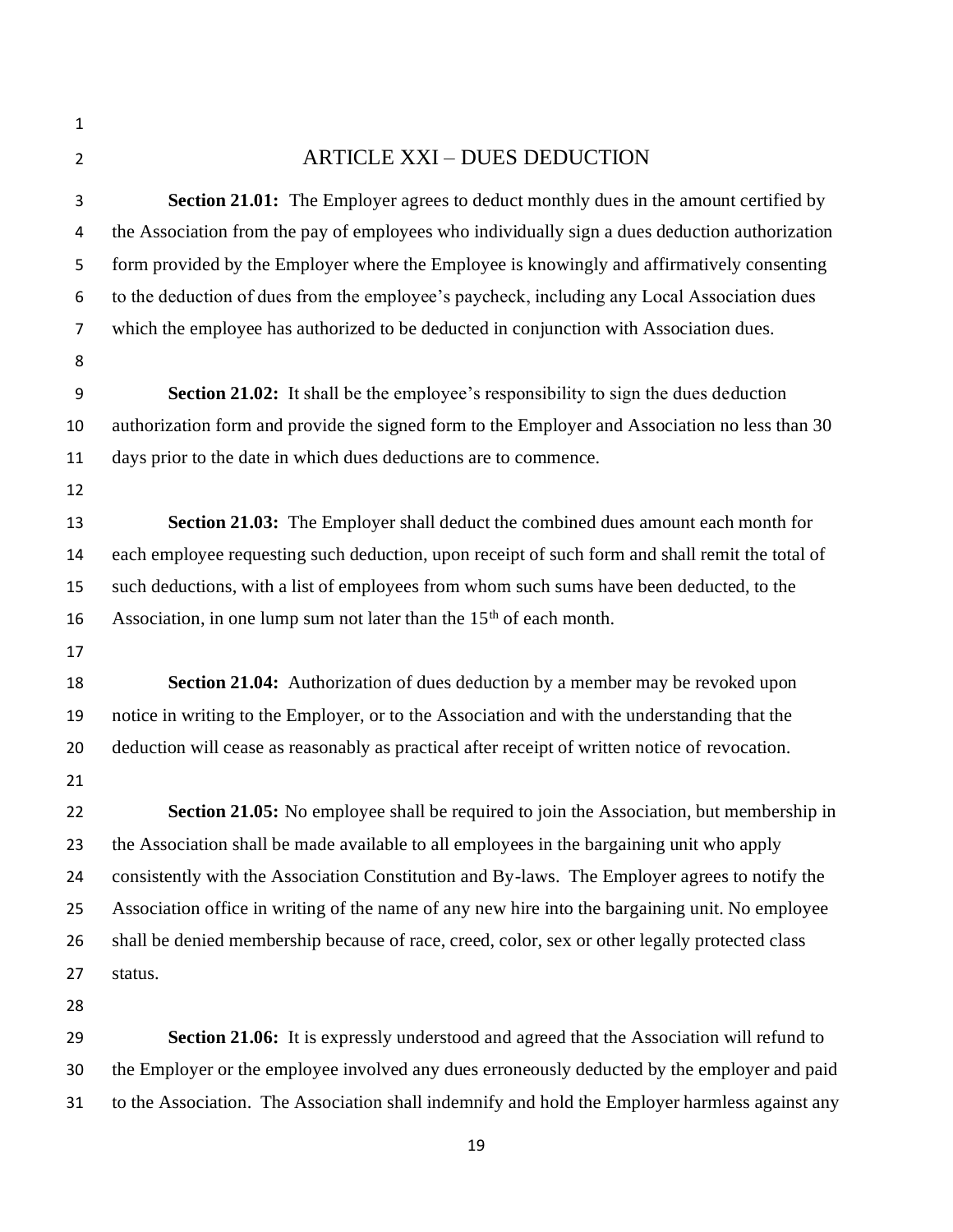- and all third-party claims, demands, suits, order, judgments or any other forms of liability against
- or incurred by the Employer, including all costs of defense and attorney's fees, which may arise
- out of action taken or not taken by the Employer's compliance with this Article
- 
-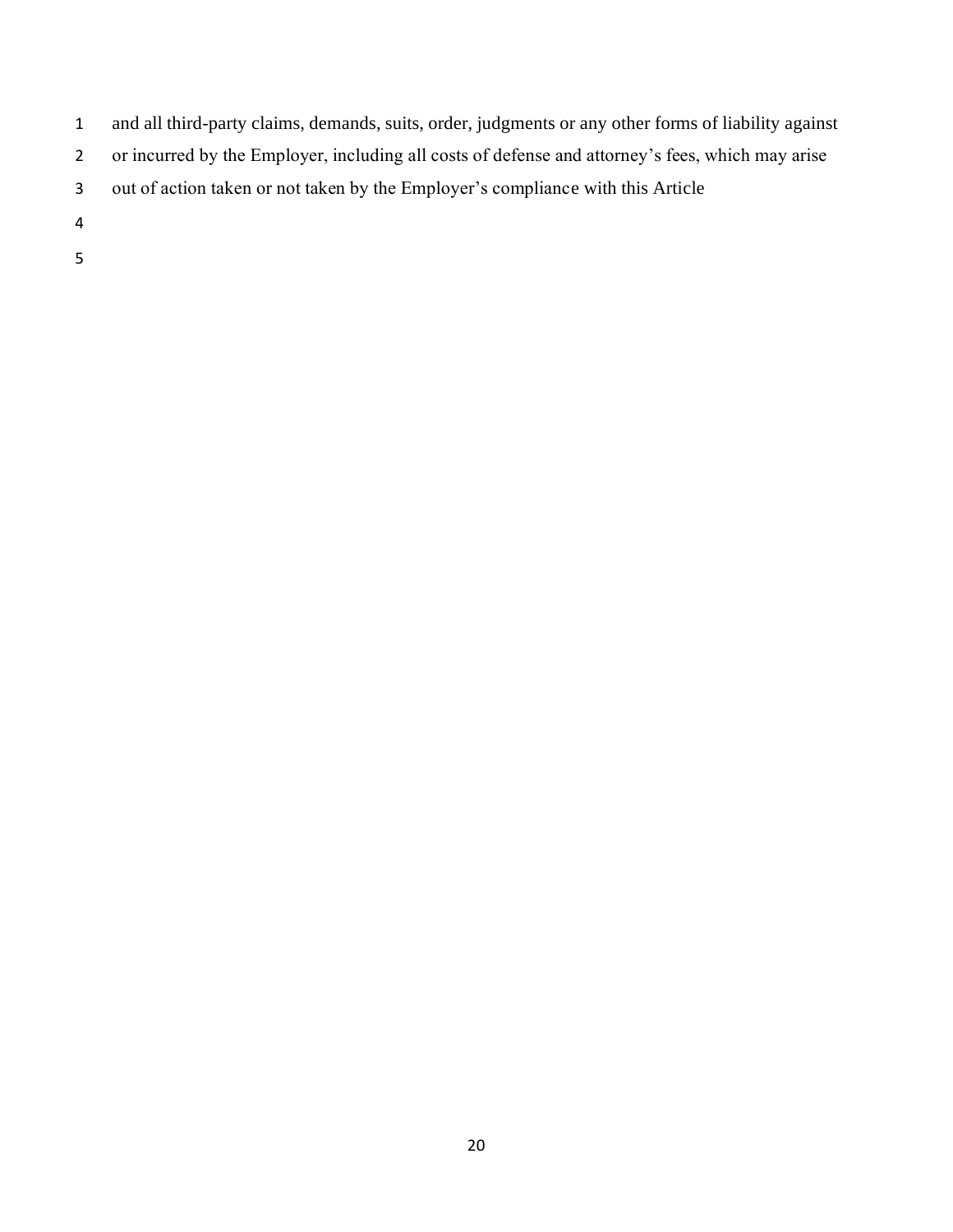29th day of April  $\mathbf 1$ Dated this  $-2020$  $\overline{2}$ 3 FOX VALLEY METROPOLITAN  $\overline{\mathbf{4}}$ **VILLAGE OF LITTLE CHUTE** PROFESSIONAL POLICE 5 **ASSOCIATION** 6  $\overline{7}$  $\bf8$  $\mathbf{B}$  $BY:$  $\overline{9}$ Randall Lefeber Michael R. Vanden Berg 10  ${\bf 11}$ Ene. ATTEST: سم  $12\,$ ATTEST: Japes P. Fenløy 13 Duane Dissen 14 15 16 **VILLAGE OF KIMBERLY** 17 Theast k. ustes BY 18 ΒY Charles Kuen 19 Thomas A Schrank  $20$ WPPA/LEER Representative 21 22 **ATTES** 23 Danielle Block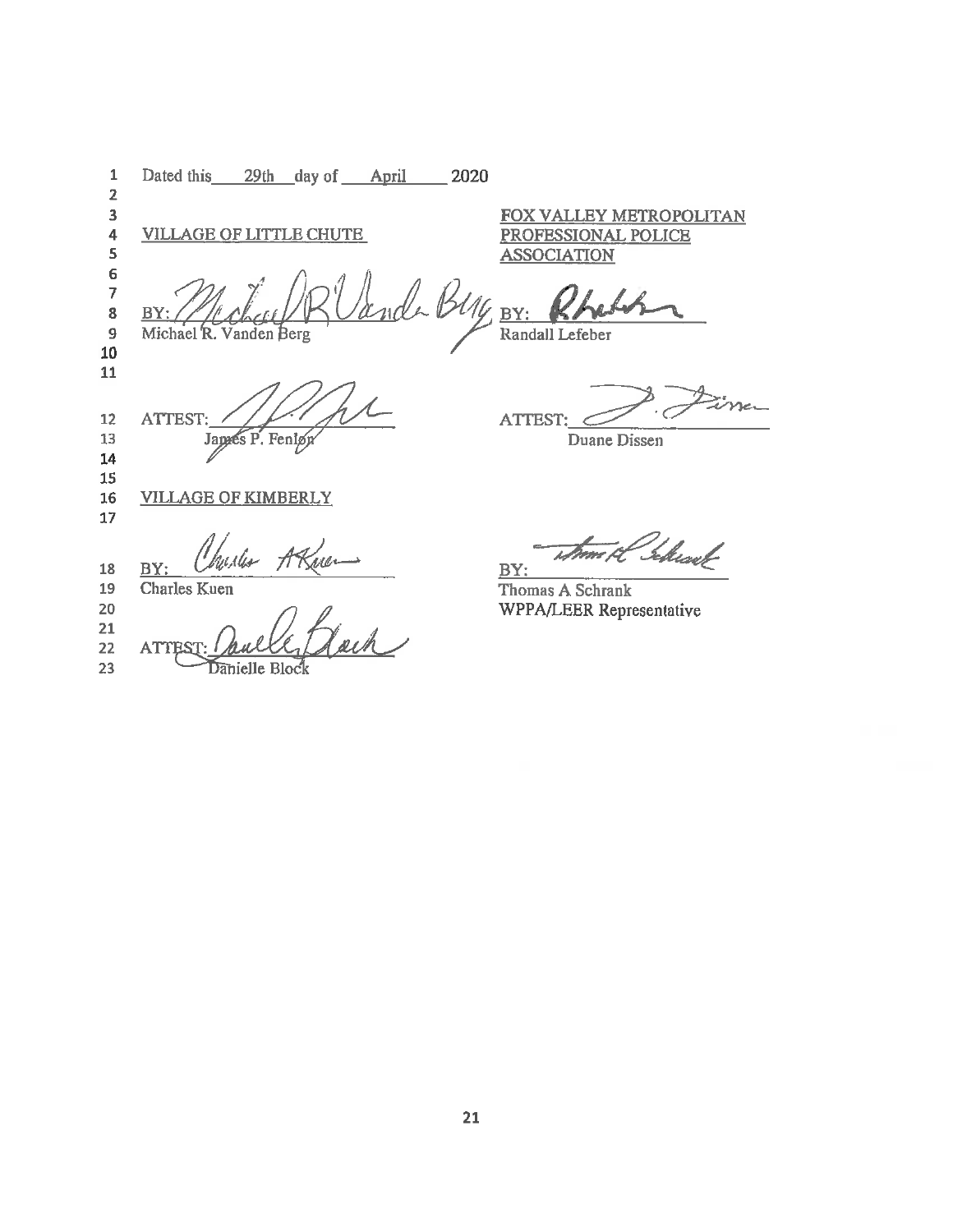#### **APPENDIX A**

| <b>Steps</b>             | 2019<br>old scale   | 2020 hrly<br>scale<br>adjusrtment | 1/1/2020<br>(1.5%) | 7/1/2020<br>(1.5%) | 1/1/2021<br>(1.5%) | 7/1/2021<br>(1.5%) | 1/1/2022<br>(1.5%) | 7/1/2022<br>(1.5%) |         |
|--------------------------|---------------------|-----------------------------------|--------------------|--------------------|--------------------|--------------------|--------------------|--------------------|---------|
| Police Officer / Step 1  | Hire (Non-Certifed) | \$22.25                           | \$22.25            | \$22.25            | \$22.25            | \$22.58            | \$22.92            | \$23.27            | \$23.62 |
| Police Officer / Step 2  | Hire (Certifed)     | \$23.36                           | \$23.36            | \$23.36            | \$23.36            | \$23.71            | \$24.07            | \$24.43            | \$24.79 |
| Police Officer / Step 3  | FTO completion      | \$24.46                           | \$24.46            | \$24.46            | \$24.46            | \$24.83            | \$25.20            | \$25.58            | \$25.96 |
| Police Officer / Step 4  | 6 months            | \$25.75                           | \$25.75            | \$25.75            | \$25.75            | \$26.14            | \$26.53            | \$26.93            | \$27.33 |
| Police Officer / Step 5  | 1 year              | \$27.22                           | \$27.22            | \$27.22            | \$27.22            | \$27.63            | \$28.04            | \$28.46            | \$28.89 |
| Police Officer / Step 6  | 2 years             | \$29.79                           | \$30.69            | \$31.15            | \$31.62            | \$32.09            | \$32.57            | \$33.06            | \$33.56 |
| Police Officer / Step 7  | 3 years             | \$30.50                           | \$30.98            | \$31.44            | \$31.92            | \$32.40            | \$32.88            | \$33.37            | \$33.87 |
| Police Officer / Step 8  | 5 years             | \$30.69                           | \$32.17            | \$32.65            | \$33.14            | \$33.64            | \$34.14            | \$34.66            | \$35.18 |
| Police Officer / Step 9  | 7 years             | \$30.98                           | \$32.74            | \$33.23            | \$33.73            | \$34.24            | \$34.75            | \$35.27            | \$35.80 |
| Police Officer / Step 10 | 9 years             | \$32.17                           | \$33.28            | \$33.78            | \$34.29            | \$34.80            | \$35.32            | \$35.85            | \$36.39 |

PSL and Investigators shall upon appointment be compensated at one step above their current wage step and progress from there untill reaching step 10. Once they reach step 10 they shall receive a \$0.50 an hour increase added to the step 10 pay. Upon completion of their appointment and returning to patrol officer duties they shall return to the normal step pay rate according to years of service with Fox Valley Metro Police Department.

With this pay scale longevity pay would be eliminated and accounted for in 2020 wages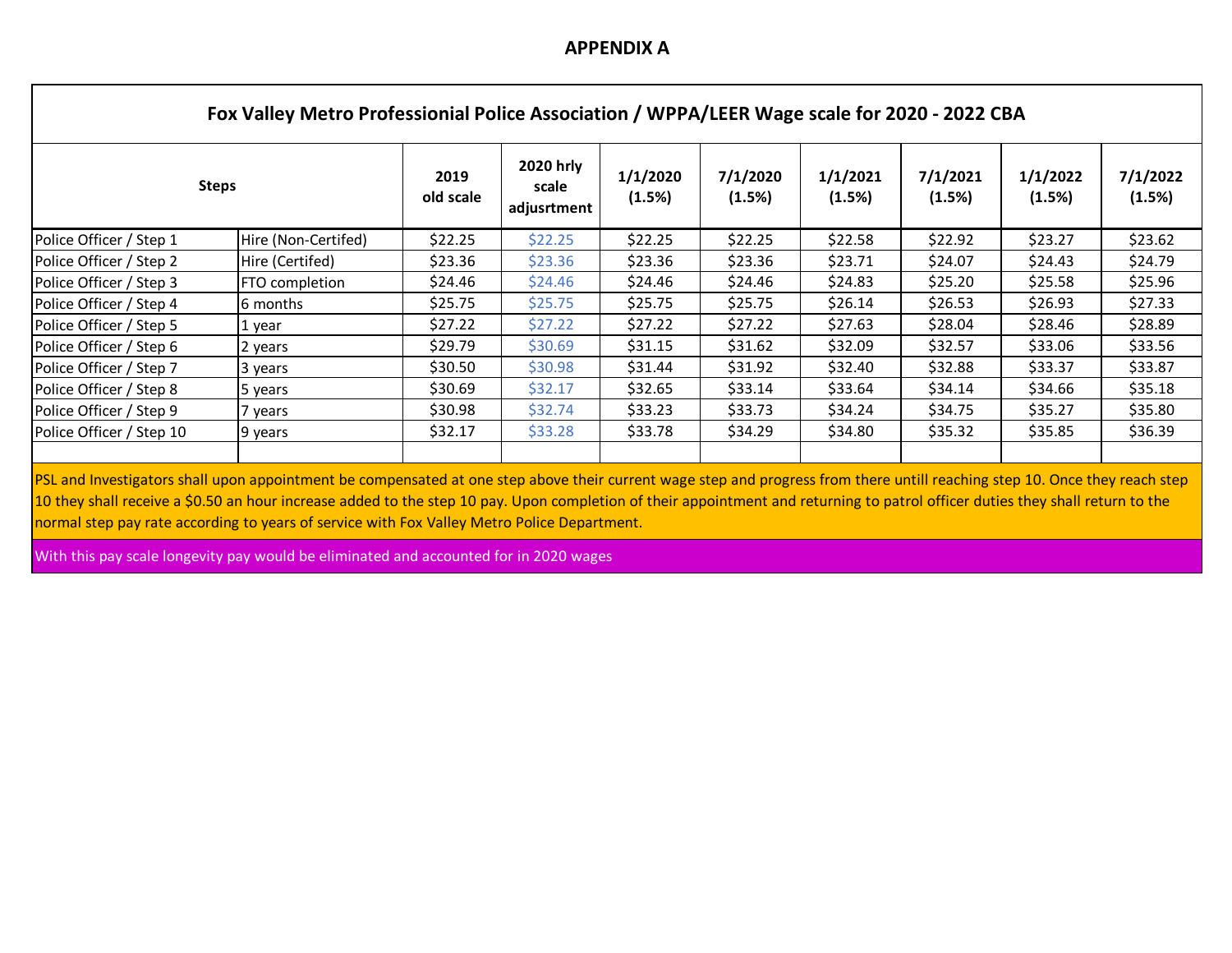## **Memorandum of Understanding Between The Villages of Little Chute and Kimberly; The Wisconsin Professional Police Association / LEER and Fox Valley Metro Professional Police Association Local # 152 Regarding Lateral Entry**

Law Enforcement Agencies are experiencing challenges in hiring and retaining qualified Law Enforcement Officers given the highly competitive market. In an attempt to address these concerns, the Villages and the Association have entered into this memorandum of understanding. In consideration of a mutual desire on both parties to hire, train and retain the best possible Law Enforcement Officers, the parties agree to the following modifications to the collective bargaining agreement solely for those New Hire Law Enforcement Officer who are hired by the Villages who have experience working as a Law Enforcement Officer from another Law Enforcement Agency.

- 1. The association agrees that New Hire Law Enforcement Officer candidates offered employment by the Villages may be eligible for lateral entry benefits if they are leaving another fulltime law enforcement position to become a Fox Valley Metro Law Enforcement Officer, or have prior law enforcement experience within the [last four years. Any potential New Hire Law Enforcement Officer must have maintained their certification during any period of separation and / or retirement.
- 2. New Hire Law Enforcement Officers may be granted a starting wage up to Step 10 of the Collective Bargaining Agreement wage scale under Article IX Wages, based on their past full time Law Enforcement Officer experience.
- 3. New Hire Law Enforcement Officers shall be granted vacation benefits up to 25 years of service based upon the credited years of service used to establish the vacation under Article IV Vacation and Paid Holidays. It is understood that this service credit will play no role in establishing department seniority in any other circumstance that might utilize seniority as a determining factor. It will merely determine their vacation accrual rate upon hire.
- 4. New Hire Law Enforcement Officers shall be advanced up to 192 hours of sick leave, with the understanding that no further sick leave will accrue until the month of employment that follows the month in which the same number of sick hours would have accrued naturally. Thereafter, they will accrue sick leave in accordance with the provisions under Article VI Sick Leave.

The goal of this initiative is to mitigate the loss of benefits often associated with an employee moving from one organization to another. The lateral entry program is designed